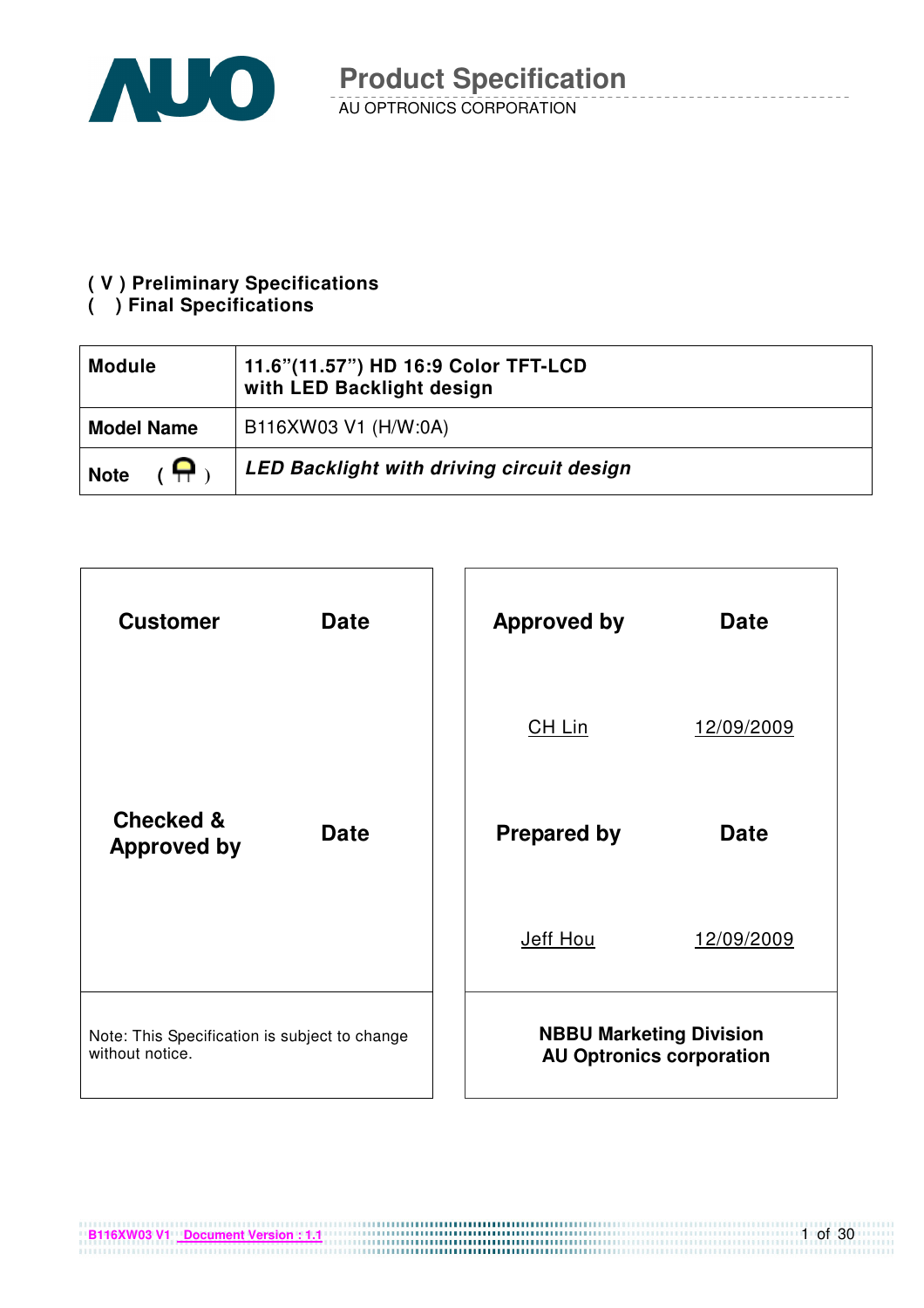

**Product Specification**<br>AU OPTRONICS CORPORATION

# **Contents**

2 of 30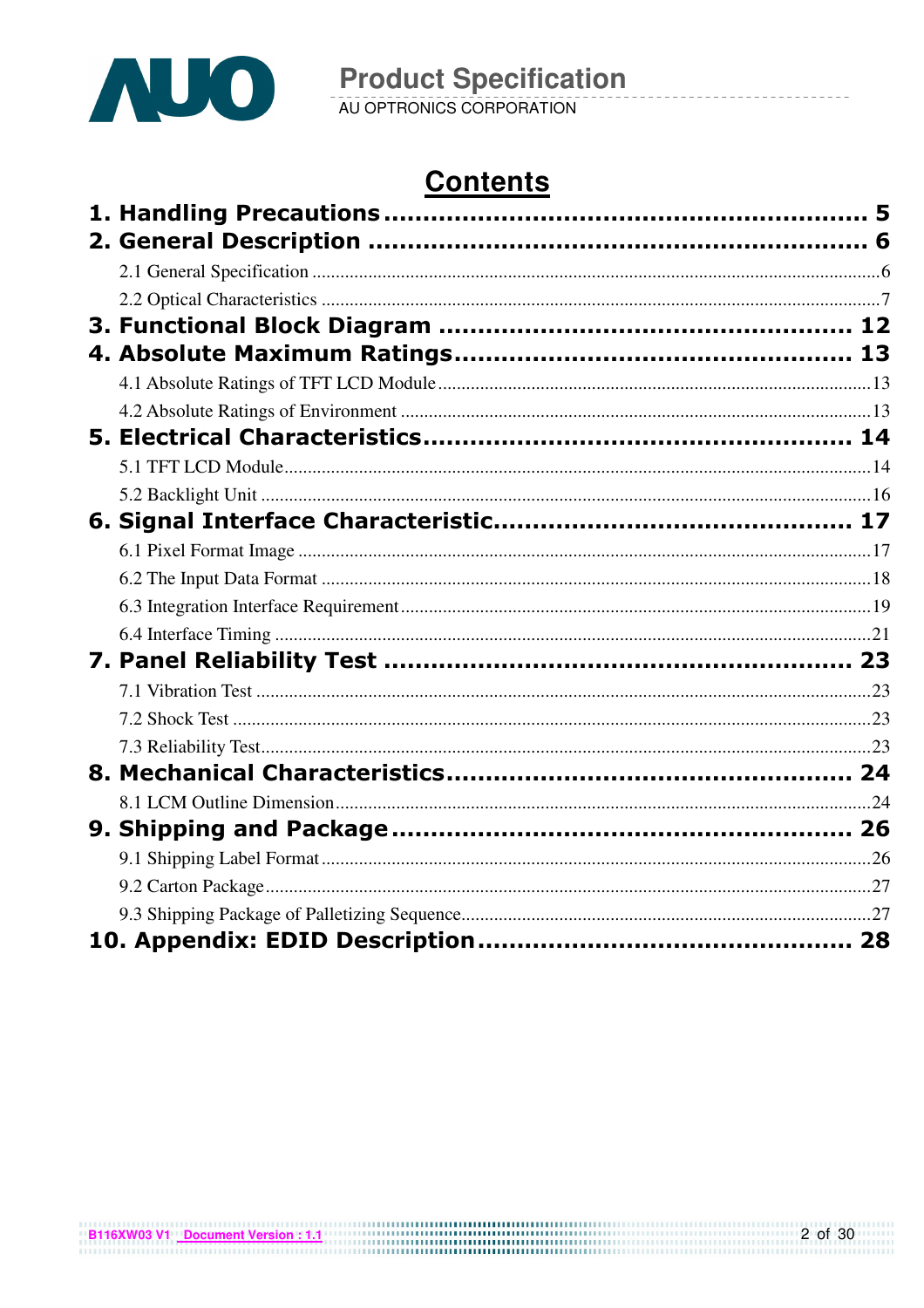

AU OPTRONICS CORPORATION

# **Record of Revision**

|     | <b>Version and Date</b> | Page           |                                                    | Old description              |                          |            |     |            | <b>New Description</b>                                    |                                                         |                          | Remark |    |          |          |
|-----|-------------------------|----------------|----------------------------------------------------|------------------------------|--------------------------|------------|-----|------------|-----------------------------------------------------------|---------------------------------------------------------|--------------------------|--------|----|----------|----------|
| 0.1 | 2009/01/07              | All            | <b>First Edition for Customer</b>                  |                              |                          |            |     |            |                                                           |                                                         |                          |        |    |          |          |
| 0.2 | 2009/02/13              | 13             | VDD Power:1.6W (max)                               |                              |                          |            |     |            |                                                           | VDD Power: 0.8W (max)                                   |                          |        |    |          | modified |
|     |                         | 29,            | <b>LCM Outline Dimension:</b>                      |                              |                          |            |     |            |                                                           | <b>LCM Outline Dimension:</b>                           |                          |        |    | modified |          |
|     |                         | 30             | Y diemension is 173mm version.                     |                              |                          |            |     |            |                                                           | Y dimension shorter.                                    |                          |        |    |          |          |
|     |                         | 20<br>30       |                                                    | LVDS Connector Postion:90.38 |                          |            |     |            | LVDS Connector Postion:99.2                               |                                                         |                          |        |    | modified |          |
| 0.3 | 2009/03/05              | $\overline{5}$ | <b>Physical Size</b>                               |                              |                          |            |     |            |                                                           | <b>Physical Size</b>                                    |                          |        |    |          | modified |
|     |                         |                |                                                    | Min.                         |                          | Typ.       |     | Max.       |                                                           |                                                         | Min.                     | Typ.   |    | Max.     |          |
|     |                         |                | _ength                                             | 274.5                        |                          | 275.0      |     | 275.5      |                                                           | Length                                                  | 277.5                    | 278    |    | 278.5    |          |
|     |                         |                | Width                                              | 171.0<br>172.0<br>173.0      |                          |            |     | Width      | 166                                                       | 167                                                     |                          | 168    |    |          |          |
|     |                         | 19             | LED enable pin(+3V Input)                          |                              |                          |            |     |            |                                                           | LED enable pin(+3.3±0.3V Input)                         |                          |        |    |          | modified |
|     |                         | 13             | <b>IDD Current Specification</b>                   |                              |                          |            |     |            |                                                           | <b>IDD Current Specification</b>                        |                          |        |    |          | typo     |
|     |                         |                | <b>Symble</b>                                      |                              |                          | <b>Typ</b> |     | <b>Max</b> |                                                           | <b>Symble</b><br><b>Max</b><br><b>Typ</b><br>267        |                          |        |    |          |          |
|     |                         |                | $\overline{IDD}$                                   |                              |                          | 350        |     | 450        |                                                           | <b>IDD</b>                                              |                          | 242    |    |          |          |
| 0.4 | 2009/03/16              | 6              | Response Time                                      |                              |                          |            |     |            |                                                           | Response Time                                           |                          |        |    | Updated  |          |
|     |                         |                | Rising: TBD(typ), TBD(max)                         |                              |                          |            |     |            | Rising: 6ms(typ), 8ms(max)<br>Falling: 2ms(typ), 4ms(max) |                                                         |                          |        |    |          |          |
|     |                         |                | Falling: TBD(typ), TBD(max)                        |                              |                          |            |     |            |                                                           |                                                         |                          |        |    |          |          |
|     |                         | 15             | <b>LED Power Consumption</b>                       |                              |                          |            |     |            |                                                           | <b>LED Power Consumption</b>                            |                          |        |    | Updated  |          |
|     |                         |                |                                                    |                              | Typ                      |            | Max |            | Unit<br>Max<br>Typ                                        |                                                         |                          | Unit   |    |          |          |
|     |                         |                | <b>LED Power</b><br>consumption                    |                              | TBD                      |            | TBD |            | Walt                                                      | <b>LED Power</b><br>3.01<br>3.06<br>Walt<br>consumption |                          |        |    |          |          |
|     |                         | 22             | <b>Timing Charateristics: TBD</b>                  |                              |                          |            |     |            |                                                           | Timing Charateristics: Updated                          |                          |        |    |          | Updated  |
|     |                         | 31             | Shipping Label Format: TBD                         |                              |                          |            |     |            |                                                           | Shipping Label Format: Added                            |                          |        |    |          | Updated  |
|     |                         | 32             | Carton package: TBD                                |                              |                          |            |     |            |                                                           | Carton package: Added                                   |                          |        |    |          | Updated  |
|     |                         | 33             | Shipping package of palletizing<br>sequence:TBD    |                              |                          |            |     |            |                                                           | Shipping package of palletizing<br>sequence: Added      |                          |        |    | Updated  |          |
|     |                         | 6              | Color / Chromaticity Coodinates: TBD               |                              |                          |            |     |            |                                                           | Color / Chromaticity Coodinates: Added Updated          |                          |        |    |          |          |
| 0.5 | 2009/6/3                | 6              | Screen Diagonal: 11.6"                             |                              |                          |            |     |            |                                                           | Screen Diagonal: 293.8(mm)                              |                          |        |    |          | Update   |
|     |                         |                | Response time: 12 (max)<br>Response time: 16 (max) |                              |                          |            |     |            | Update                                                    |                                                         |                          |        |    |          |          |
|     |                         | 7              | Response time<br>Conditions                        |                              | Min.                     | Typ.       |     | Max.       |                                                           | Conditions<br>Min.<br>Typ.<br>Max.                      |                          |        |    | Update   |          |
|     |                         |                | Rising                                             |                              | $\overline{a}$           | 6          |     | 8          |                                                           | Rising                                                  |                          | 3      |    |          |          |
|     |                         |                | Falling                                            |                              |                          | 2          |     | 4          |                                                           | Falling                                                 |                          | 5      |    |          |          |
|     |                         |                | $Rising +$<br>Falling                              |                              | $\overline{\phantom{a}}$ | 8          |     | 12         |                                                           | $Rising +$                                              |                          |        |    |          |          |
|     |                         |                |                                                    |                              |                          |            |     |            |                                                           | Falling                                                 | $\overline{\phantom{a}}$ | 8      | 16 |          |          |
|     |                         |                |                                                    |                              |                          |            |     |            |                                                           |                                                         |                          |        |    |          |          |
|     |                         |                |                                                    |                              |                          |            |     |            |                                                           |                                                         |                          |        |    |          |          |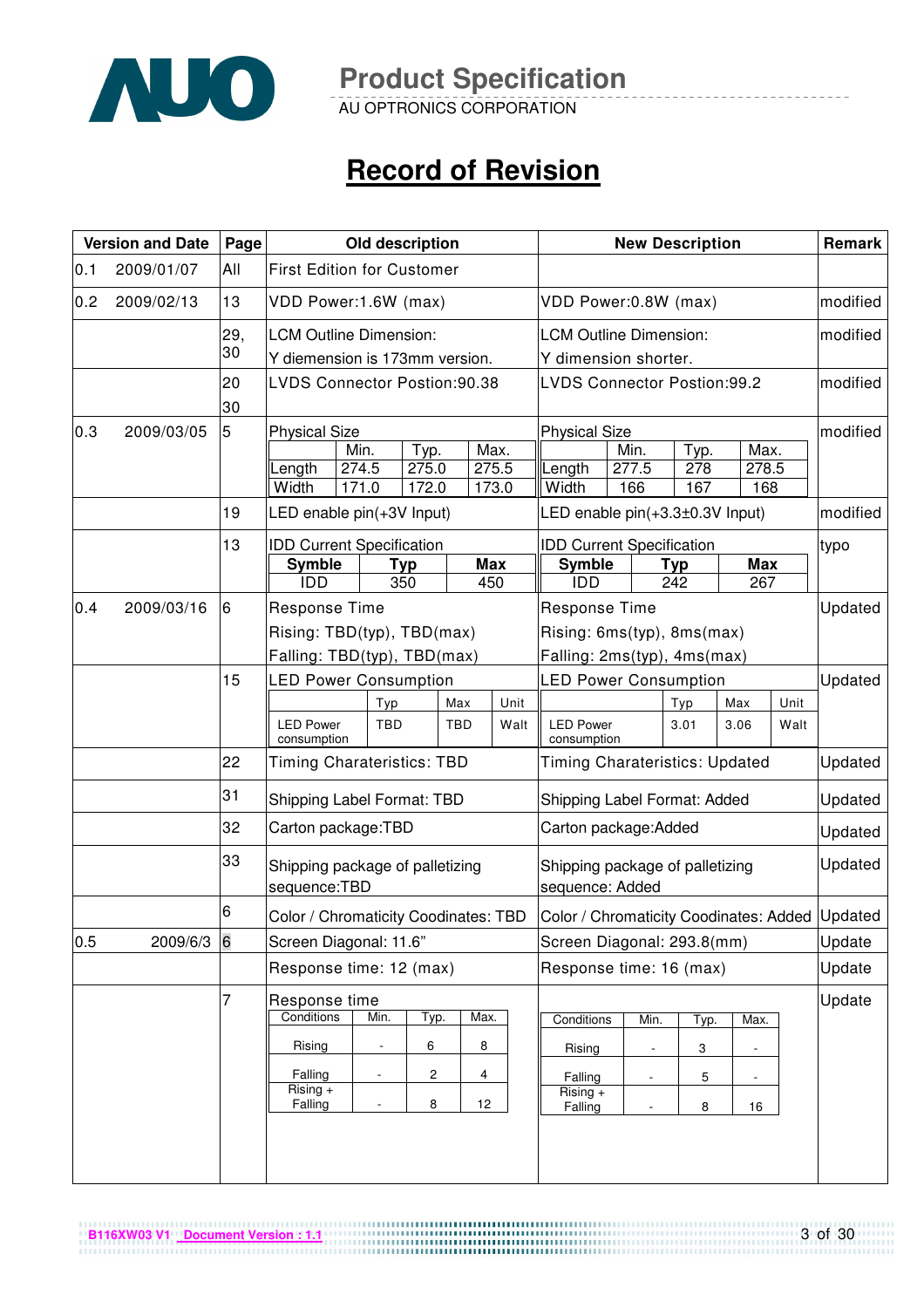

AU OPTRONICS CORPORATION

|     |             | 14 | 5.1.1 Power Specification    |     |     |     |              |                                  |            |            |     |              | Update |
|-----|-------------|----|------------------------------|-----|-----|-----|--------------|----------------------------------|------------|------------|-----|--------------|--------|
|     |             |    | <b>Parameter</b>             | Min | Typ | Max | <b>Units</b> | <b>Parameter</b>                 | <b>Min</b> | <b>Typ</b> | Max | <b>Units</b> |        |
|     |             |    | <b>IDD Current</b>           | ٠   | 350 | 450 | [mA]         | <b>IDD Current</b>               | ٠          |            | 450 | [mA]         |        |
|     |             |    |                              |     |     |     |              |                                  |            |            |     |              |        |
|     |             | 16 |                              |     |     |     |              | 5.2.1 LED characteristics        |            |            |     |              | ladd   |
|     |             | 16 | 5.2.2 Backlight input signal |     |     |     |              | 5.2.2 Backlight input signal     |            |            |     |              | Table  |
|     |             |    | characteristics              |     |     |     |              | characteristics (table)          |            |            |     |              | Update |
|     |             | 21 | 6.4.1 Timing Characteristics |     |     |     |              | 6.4.1 Timing Characteristics     |            |            |     |              | Table  |
|     |             |    |                              |     |     |     |              |                                  |            |            |     |              | Update |
| 1.0 | 2009/6/4    |    | Final spec                   |     |     |     |              |                                  |            |            |     |              |        |
| 1.1 | 2009/12/6 6 |    | Update power consumption     |     |     |     |              | Total power consumption 2.9W max |            |            |     |              |        |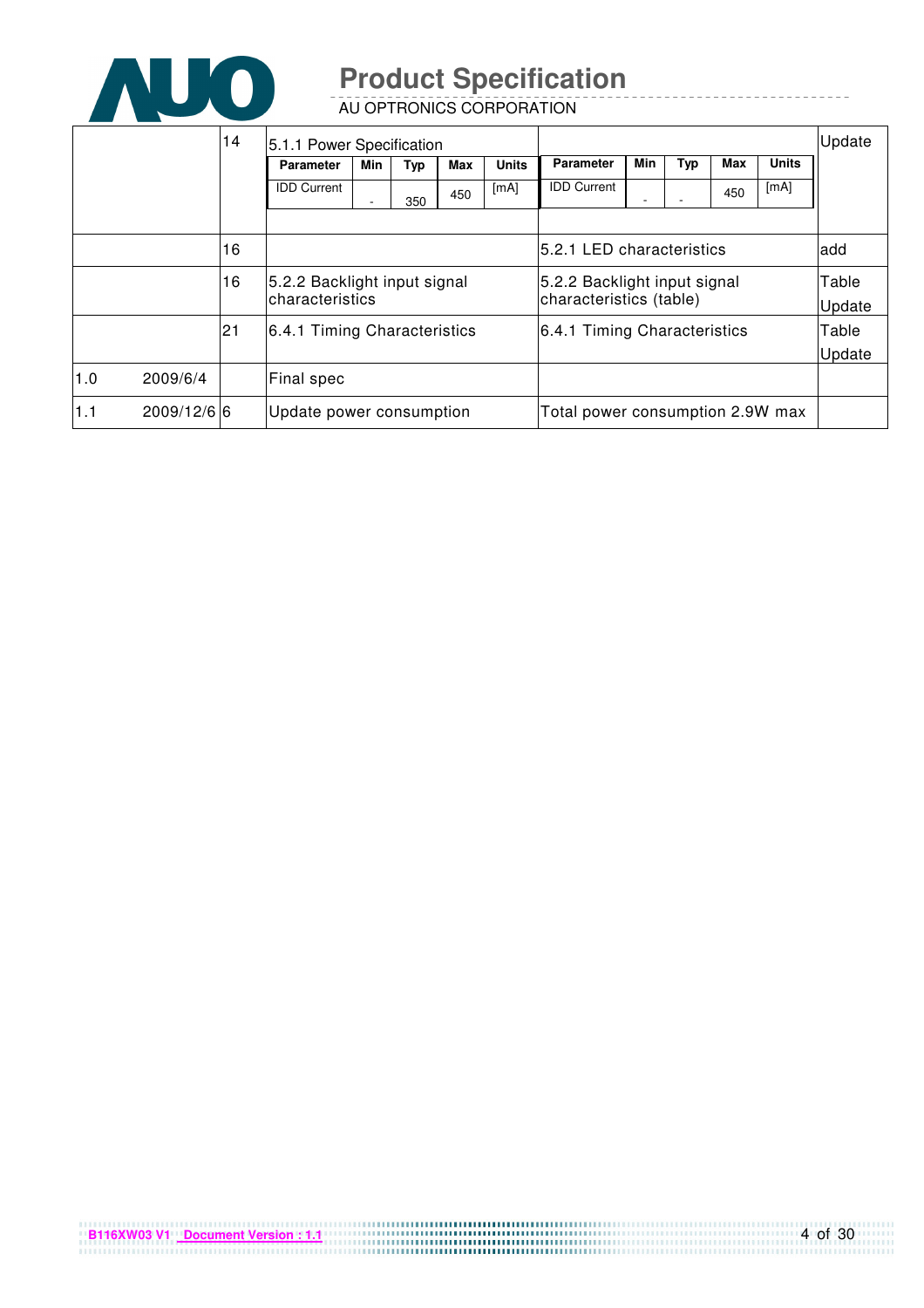

### **1. Handling Precautions**

- 1) Since front polarizer is easily damaged, pay attention not to scratch it.
- 2) Be sure to turn off power supply when inserting or disconnecting from input connector.
- 3) Wipe off water drop immediately. Long contact with water may cause discoloration or spots.
- 4) When the panel surface is soiled, wipe it with absorbent cotton or other soft cloth.
- 5) Since the panel is made of glass, it may break or crack if dropped or bumped on hard surface.
- 6) Since CMOS LSI is used in this module, take care of static electricity and insure human earth when handling.
- 7) Do not open nor modify the Module Assembly.
- 8) Do not press the reflector sheet at the back of the module to any directions.
- 9) At the insertion or removal of the Signal Interface Connector, be sure not to rotate nor tilt the Interface Connector of the TFT Module.
- 11) After installation of the TFT Module into an enclosure (Notebook PC Bezel, for example), do not twist nor bend the TFT Module even momentary. At designing the enclosure, it should be taken into consideration that no bending/twisting forces are applied to the TFT Module from outside. Otherwise the TFT Module may be damaged.
- 12) Small amount of materials having no flammability grade is used in the LCD module. The LCD module should be supplied by power complied with requirements of Limited Power Source (IEC60950 or UL1950), or be applied exemption.
- 13) Disconnecting power supply before handling LCD modules, it can prevent electric shock, DO NOT TOUCH the electrode parts, cables, connectors and LED circuit part of TFT module that a LED light bar build in as a light source of back light unit. It can prevent electrostic breakdown.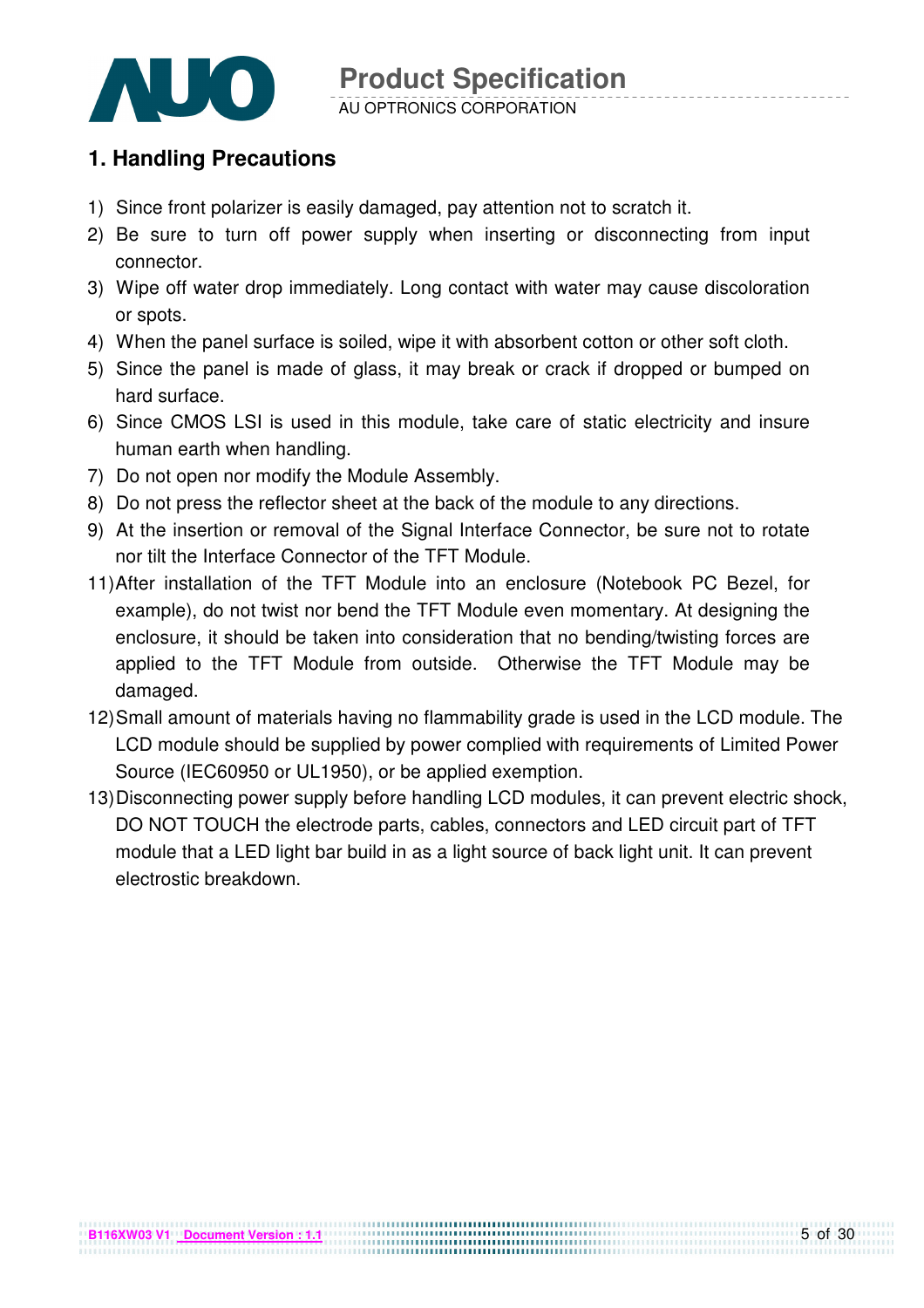

AU OPTRONICS CORPORATION

## **2. General Description**

B116XW03 V1 is a Color Active Matrix Liquid Crystal Display composed of a TFT LCD panel, a driver circuit, and LED backlight system. The screen format is intended to support the 16:9 HD, 1366(H) x768(V) screen and 262k colors (RGB 6-bits data driver) with LED backlight driving circuit. All input signals are LVDS interface compatible.

B116XW03 V1 is designed for a display unit of notebook style personal computer and industrial machine.

## **2.1 General Specification**

The following items are characteristics summary on the table at 25  $\degree$ C condition:

| <b>Items</b>                                               | <b>Unit</b>            |                                |                                                            | <b>Specifications</b>                  |       |  |  |
|------------------------------------------------------------|------------------------|--------------------------------|------------------------------------------------------------|----------------------------------------|-------|--|--|
| Screen Diagonal                                            | [mm]                   | 293.8                          |                                                            |                                        |       |  |  |
| <b>Active Area</b>                                         | [mm]                   | 256.125 X 144.0                |                                                            |                                        |       |  |  |
| Pixels H x V                                               |                        | 1366x3(RGB) x 768              |                                                            |                                        |       |  |  |
| <b>Pixel Pitch</b>                                         | [mm]                   | $0.1875 \times 0.1875$         |                                                            |                                        |       |  |  |
| <b>Pixel Format</b>                                        |                        | R.G.B. Vertical Stripe         |                                                            |                                        |       |  |  |
| Display Mode                                               |                        | Normally White                 |                                                            |                                        |       |  |  |
| White Luminance (ILED=20mA)<br>(Note: ILED is LED current) | $\lceil cd/m^2 \rceil$ |                                | 200 typ. (5 points average)<br>180 min. (5 points average) |                                        |       |  |  |
| <b>Luminance Uniformity</b>                                |                        | 1.25 max. $(5 \text{ points})$ |                                                            |                                        |       |  |  |
| <b>Contrast Ratio</b>                                      |                        | 500 typ                        |                                                            |                                        |       |  |  |
| <b>Response Time</b>                                       | [ms]                   | 8 typ / 16 Max                 |                                                            |                                        |       |  |  |
| Nominal Input Voltage VDD                                  | [Volt]                 | $+3.3$ typ.                    |                                                            |                                        |       |  |  |
| <b>Power Consumption</b>                                   | [Watt]                 |                                |                                                            | 2.9 max. (Include Logic and BLU power) |       |  |  |
| Weight                                                     | [Grams]                | 235 max.                       |                                                            |                                        |       |  |  |
| <b>Physical Size</b>                                       | [mm]                   |                                | Min.                                                       | Typ.                                   | Max.  |  |  |
| <b>Include bracket</b>                                     |                        | Length                         | 277.5                                                      | 278.0                                  | 278.5 |  |  |
|                                                            |                        | Width                          | 167.5                                                      | 168.0                                  | 168.5 |  |  |
|                                                            |                        | <b>Thickness</b>               |                                                            |                                        | 3.6   |  |  |
| <b>Electrical Interface</b>                                |                        | 1 channel LVDS                 |                                                            |                                        |       |  |  |
| <b>Glass Thickness</b>                                     | [mm]                   | 0.5                            |                                                            |                                        |       |  |  |
| <b>Surface Treatment</b>                                   |                        | Anti-Glare,                    |                                                            |                                        |       |  |  |
| <b>Support Color</b>                                       |                        |                                | 262K colors (RGB 6-bit)                                    |                                        |       |  |  |

................................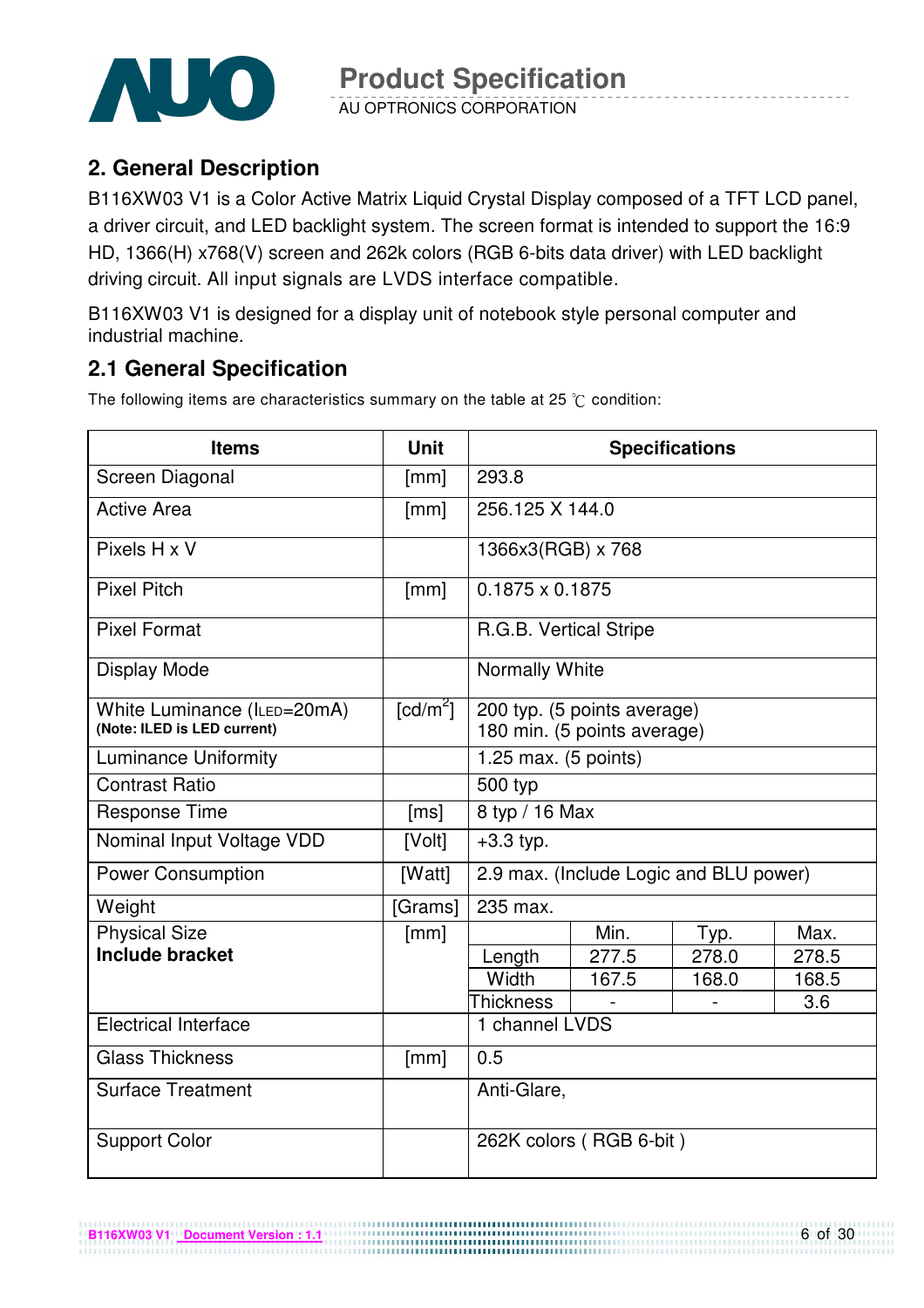

AU OPTRONICS CORPORATION

| Temperature Range       |                               |                        |
|-------------------------|-------------------------------|------------------------|
| Operating               | $\mathsf{I}^\circ\mathsf{Cl}$ | 0 to $+50$             |
| Storage (Non-Operating) | $\mathsf{I}^\circ\mathsf{Cl}$ | $-20$ to $+60$         |
| <b>RoHS Compliance</b>  |                               | <b>RoHS Compliance</b> |

## **2.2 Optical Characteristics**

The optical characteristics are measured under stable conditions at 25°C (Room Temperature) :

| Item                                |              | <b>Symbol</b> | <b>Conditions</b>       |                | Min.  | Typ.           | Max.           | <b>Unit</b>     | <b>Note</b>             |
|-------------------------------------|--------------|---------------|-------------------------|----------------|-------|----------------|----------------|-----------------|-------------------------|
| <b>White Luminance</b><br>ILED=20mA |              |               | 5 points average        |                | 180   | 200            | $\blacksquare$ | $\text{cd/m}^2$ | 1, 4, 5.                |
|                                     |              | $\theta$ R    | <b>Horizontal</b>       | (Right)        | 40    | 45             |                |                 |                         |
| <b>Viewing Angle</b>                |              | $\theta$ L    | $CR = 10$               | (Left)         | 40    | 45             |                | degree          |                         |
|                                     |              | ψн            | <b>Vertical</b>         | (Upper)        | 10    | 15             |                |                 | 4, 9                    |
|                                     |              | $\phi_L$      | $CR = 10$               | (Lower)        | 30    | 35             |                |                 |                         |
| Luminance<br><b>Uniformity</b>      |              | $\delta$ 5P   | <b>5 Points</b>         |                |       | $\blacksquare$ | 1.25           |                 | 1, 3, 4                 |
| Luminance<br><b>Uniformity</b>      |              | $\delta$ 13P  | <b>13 Points</b>        |                |       | $\blacksquare$ | 1.50           |                 | 2, 3, 4                 |
| <b>Contrast Ratio</b>               |              | <b>CR</b>     |                         |                | 400   | 500            |                |                 | 4, 6                    |
| <b>Cross talk</b>                   |              | %             |                         |                |       |                | 4              |                 | 4, 7                    |
|                                     |              | $T_{r}$       | <b>Rising</b>           | ۰              | 3     | $\blacksquare$ |                |                 |                         |
| <b>Response Time</b>                |              | $T_f$         | <b>Falling</b>          | $\blacksquare$ | 5     |                | msec           | 4, 8            |                         |
|                                     |              | $T_{\rm RT}$  | <b>Rising + Falling</b> |                |       | 8              | 16             |                 |                         |
|                                     | <b>Red</b>   | <b>Rx</b>     |                         |                | 0.554 | 0.584          | 0.614          |                 |                         |
|                                     |              | <b>Ry</b>     |                         |                | 0.303 | 0.333          | 0.363          |                 |                         |
|                                     | <b>Green</b> | Gx            |                         |                | 0.308 | 0.338          | 0.368          |                 |                         |
| Color /<br><b>Chromaticity</b>      |              | Gy            |                         |                | 0.541 | 0.571          | 0.601          |                 |                         |
| <b>Coodinates</b>                   |              | <b>Bx</b>     | <b>CIE 1931</b>         |                | 0.128 | 0.158          | 0.188          |                 | $\overline{\mathbf{4}}$ |
|                                     | <b>Blue</b>  | <b>By</b>     |                         |                | 0.103 | 0.133          | 0.163          |                 |                         |
|                                     |              | <b>Wx</b>     |                         |                | 0.283 | 0.313          | 0.343          |                 |                         |
|                                     | <b>White</b> | <b>Wy</b>     |                         |                | 0.299 | 0.329          | 0.359          |                 |                         |
| <b>NTSC</b>                         |              | $\%$          |                         |                |       | 45             |                |                 |                         |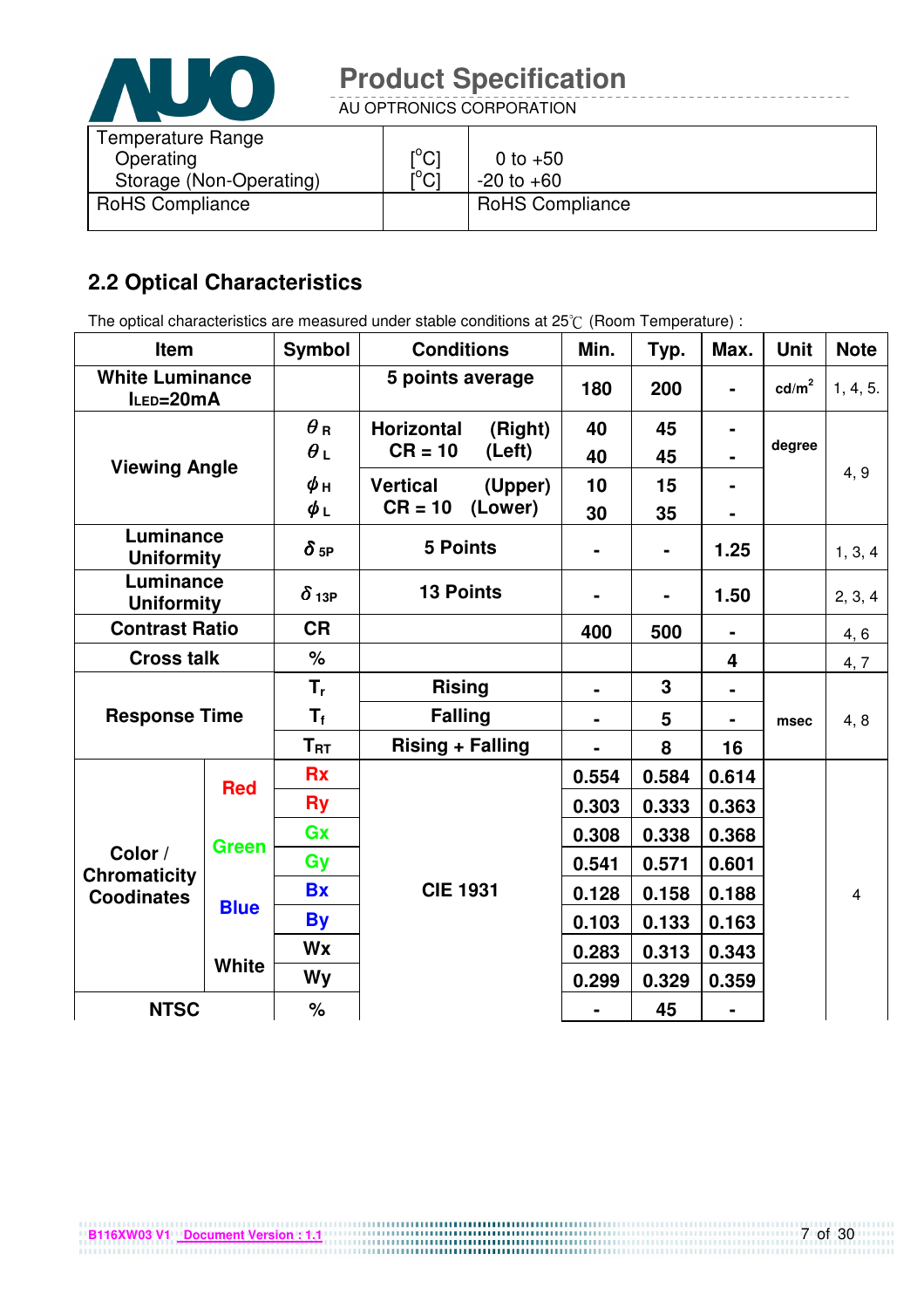

AU OPTRONICS CORPORATION

**Note 1**: 5 points position (Ref: Active area)



**Note 2**: 13 points position (Ref: Active area)



**Note 3**: The luminance uniformity of 5 or13 points is defined by dividing the maximum luminance values by the minimum test point luminance

| $\delta$ W <sub>5</sub> | Maximum Brightness of five points     |
|-------------------------|---------------------------------------|
|                         | Minimum Brightness of five points     |
|                         | Maximum Brightness of thirteen points |
| $\delta$ W13            | Minimum Brightness of thirteen points |

#### **Note 4**: Measurement method

The LCD module should be stabilized at given temperature for 30 minutes to avoid abrupt temperature change during measuring. In order to stabilize the luminance, the measurement should be executed after lighting

8 of 30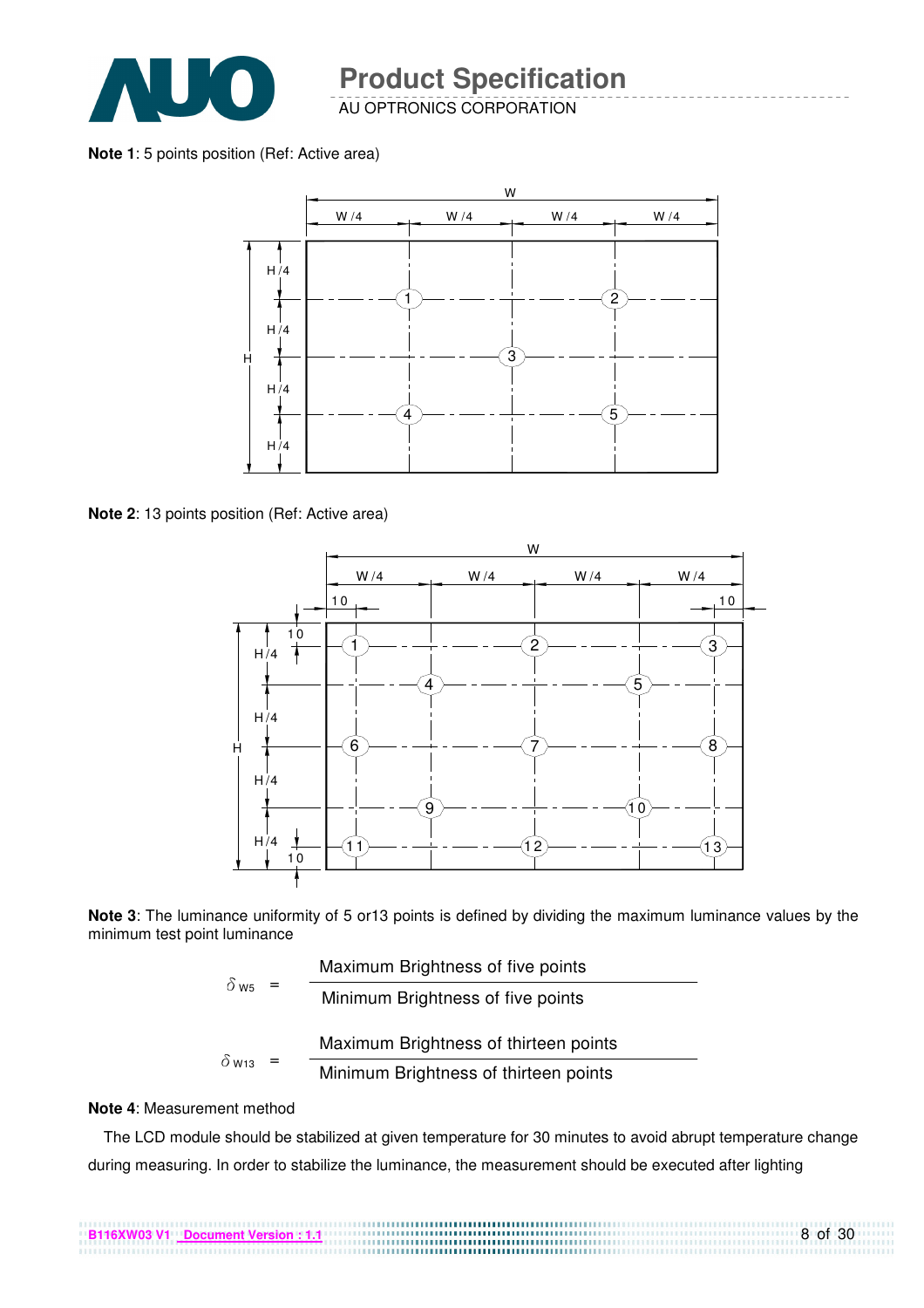

AU OPTRONICS CORPORATION

Backlight for 30 minutes in a stable, windless and dark room, and it should be measured in the center of screen.



Center of the screen

**Note 5** : Definition of Average Luminance of White (Y<sub>L</sub>):

Measure the luminance of gray level 63 at 5 points  $Y_L = [L (1) + L (2) + L (3) + L (4) + L (5)] / 5$ L (x) is corresponding to the luminance of the point X at Figure in Note (1).

#### **Note 6** : Definition of contrast ratio:

Contrast ratio is calculated with the following formula.

Contrast ratio  $(CR)$ = Brightness on the "White" state Brightness on the "Black" state

**Note 7** : Definition of Cross Talk (CT)

 $CT = |Y_B - Y_A| / Y_A \times 100$  (%)

**Where** 

 $Y_A$  = Luminance of measured location without gray level 0 pattern (cd/m<sub>2</sub>)

................................

 $Y_B =$  Luminance of measured location with gray level 0 pattern (cd/m2)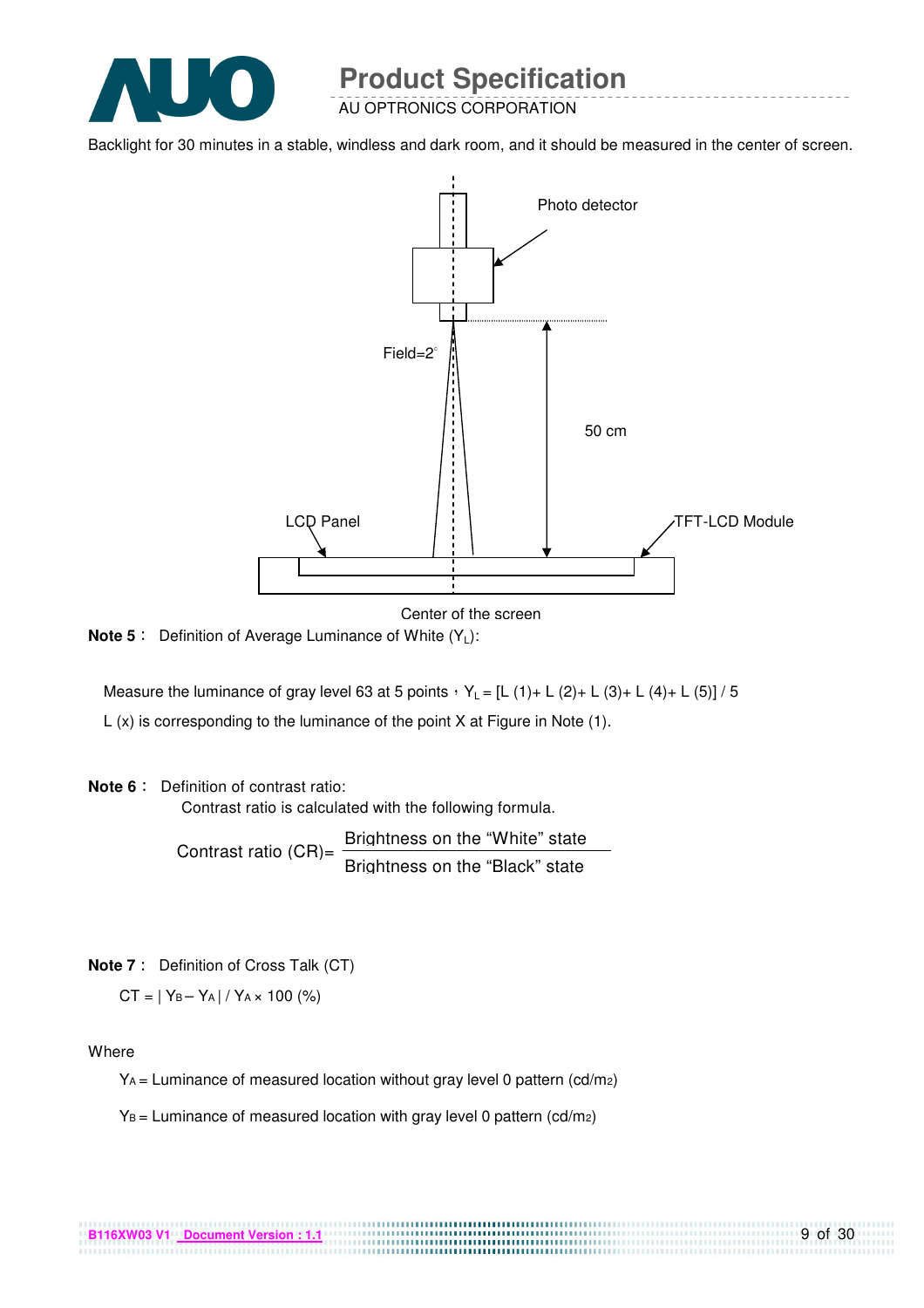

AU OPTRONICS CORPORATION



**Note 8**: Definition of response time:

The output signals of BM-7 or equivalent are measured when the input signals are changed from "Black" to "White" (falling time) and from "White" to "Black" (rising time), respectively. The response time interval between the 10% and 90% of amplitudes. Refer to figure as below.



,,,,,,,,,,,,,,,,,,,,,,,,,,,,,,,,,,,,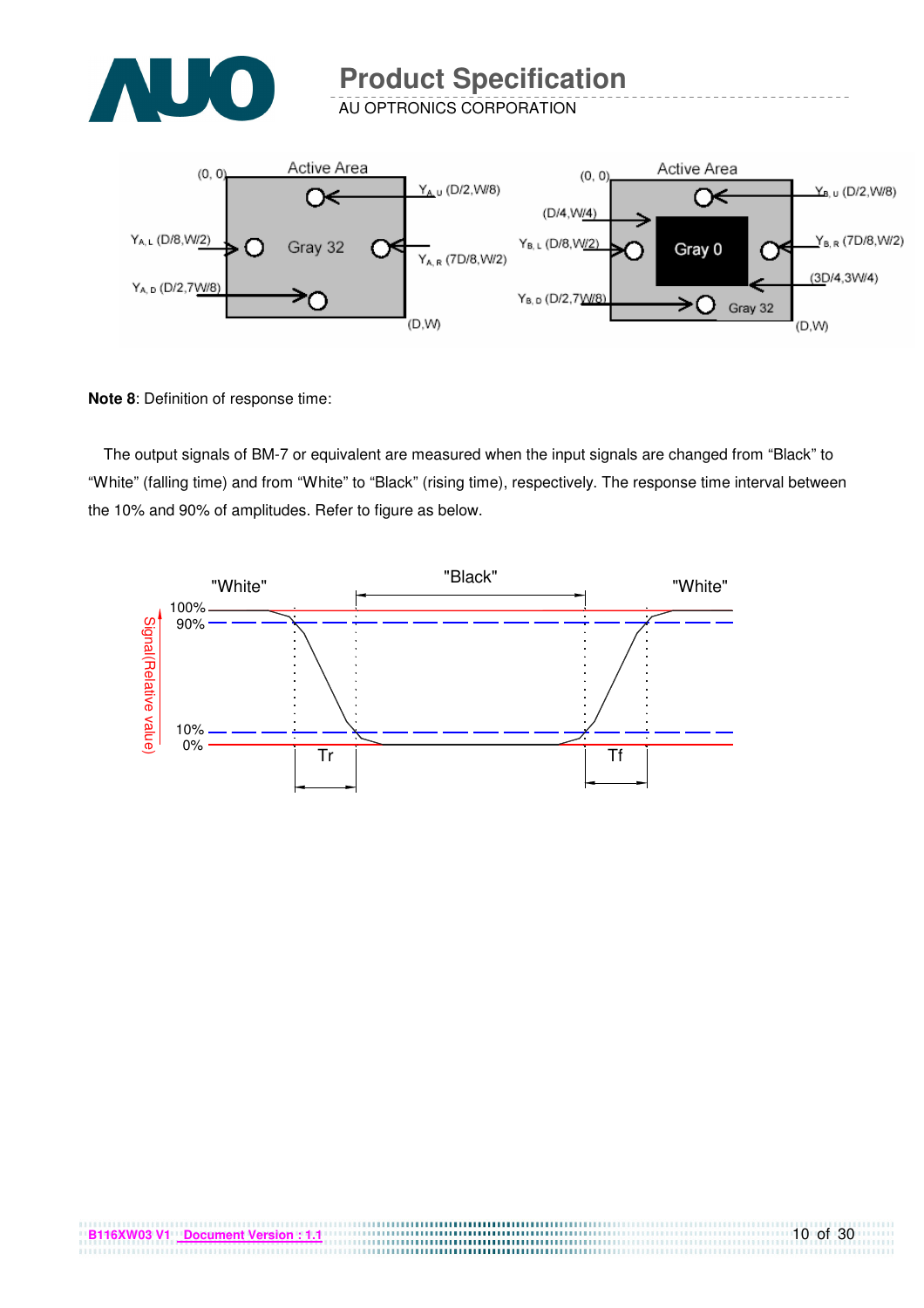

AU OPTRONICS CORPORATION

#### **Note 9**. Definition of viewing angle

Viewing angle is the measurement of contrast ratio  $\geq$  10, at the screen center, over a 180° horizontal and 180° vertical range (off-normal viewing angles). The 180° viewing angle range is broken down as follows; 90° (θ) horizontal left and right and 90° (Φ) vertical, high (up) and low (down). The measurement direction is typically perpendicular to the display surface with the screen rotated about its center to develop the desired measurement viewing angle.

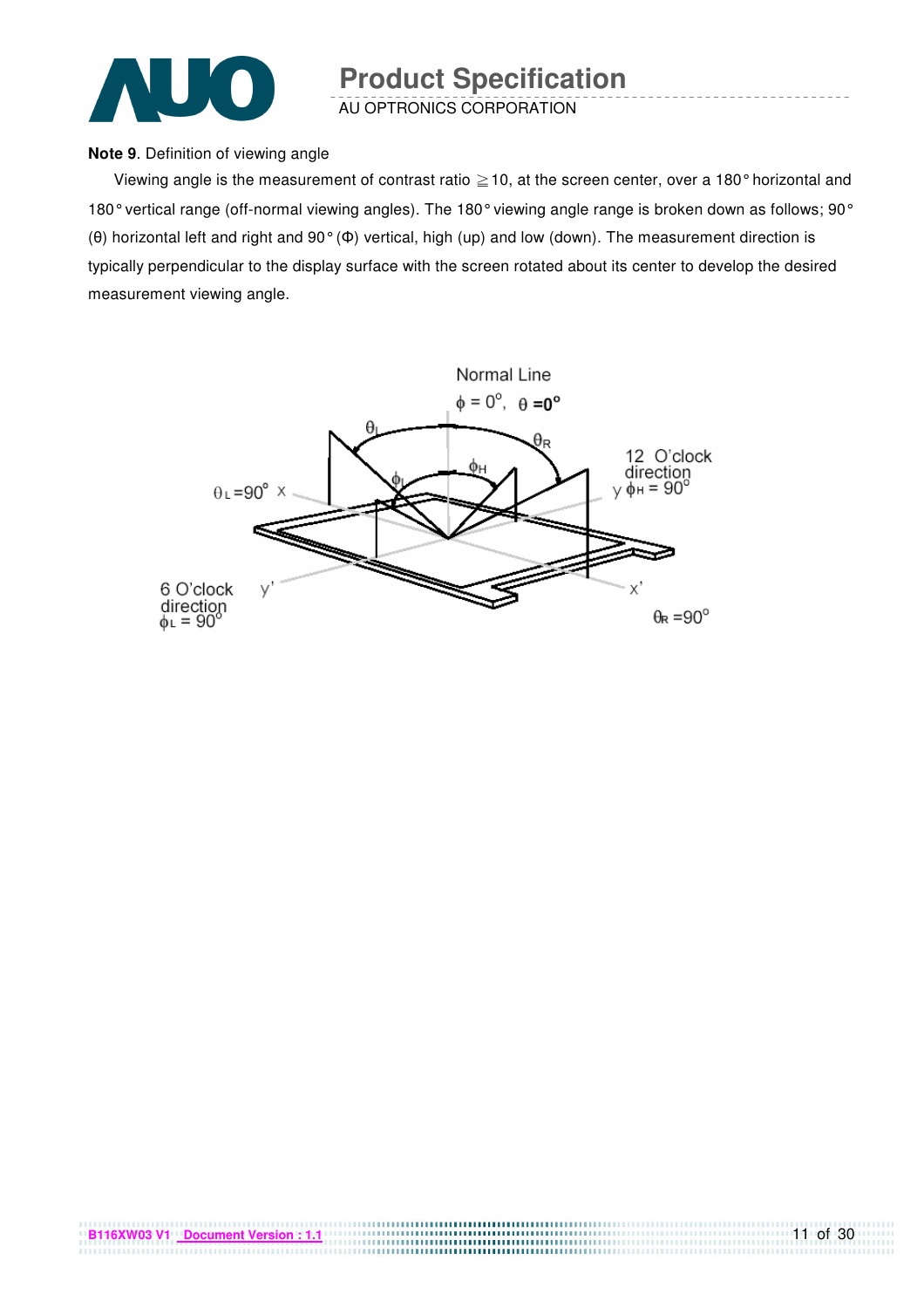

AU OPTRONICS CORPORATION

## **3. Functional Block Diagram**

The following diagram shows the functional block of the 11.6 inches wide Color TFT/LCD 40 Pin one channel Module

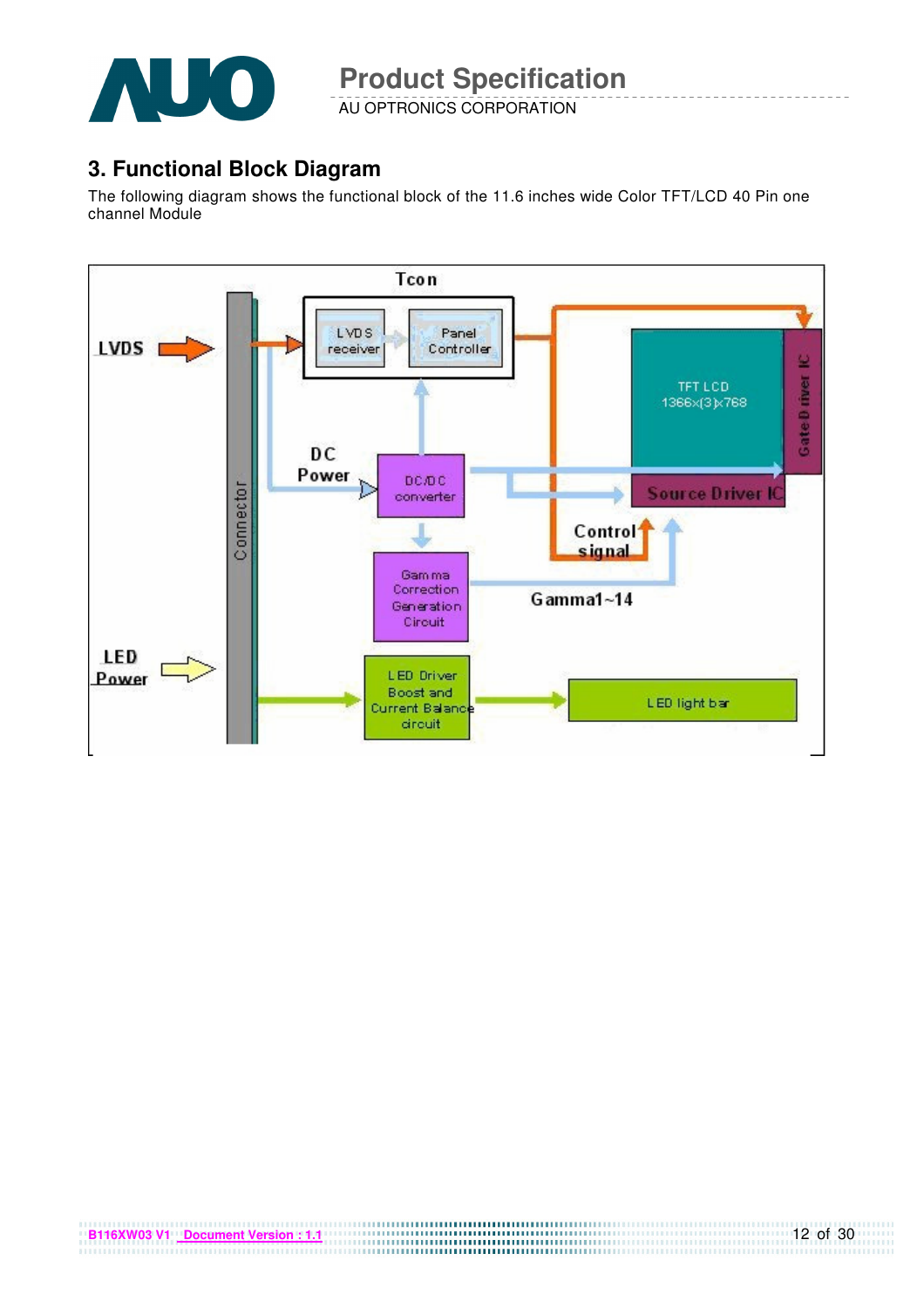

AU OPTRONICS CORPORATION

# **4. Absolute Maximum Ratings**

An absolute maximum rating of the module is as following:

### **4.1 Absolute Ratings of TFT LCD Module**

| Item                    | Svmbol | Min  | <b>Max</b> | Unit   | Conditions   |
|-------------------------|--------|------|------------|--------|--------------|
| Logic/LCD Drive Voltage | Vin    | -0.3 | +4.U       | [Volt] | Note<br>ے, ا |

### **4.2 Absolute Ratings of Environment**

| <b>Item</b>                  | Symbol     | Min   | Max   | Unit                                    | <b>Conditions</b> |
|------------------------------|------------|-------|-------|-----------------------------------------|-------------------|
| <b>Operating Temperature</b> | TOP        |       | $+50$ | $\mathsf{I}^\circ\mathsf{C} \mathsf{I}$ | Note 4            |
| <b>Operation Humidity</b>    | <b>HOP</b> | 5     | 95    | [%RH]                                   | Note 4            |
| Storage Temperature          | TST        | $-20$ | $+60$ | $\mathsf{I}^{\circ}$ Cl                 | Note 4            |
| <b>Storage Humidity</b>      | HST        | 5     | 95    | [%RH]                                   | Note 4            |

Note 1: At Ta (25°C)

Note 2: Permanent damage to the device may occur if exceed maximum values

Note 3: LED specification refer to section 5.2

Note 4: For quality performance, please refer to AUO IIS (Incoming Inspection Standard).



....................................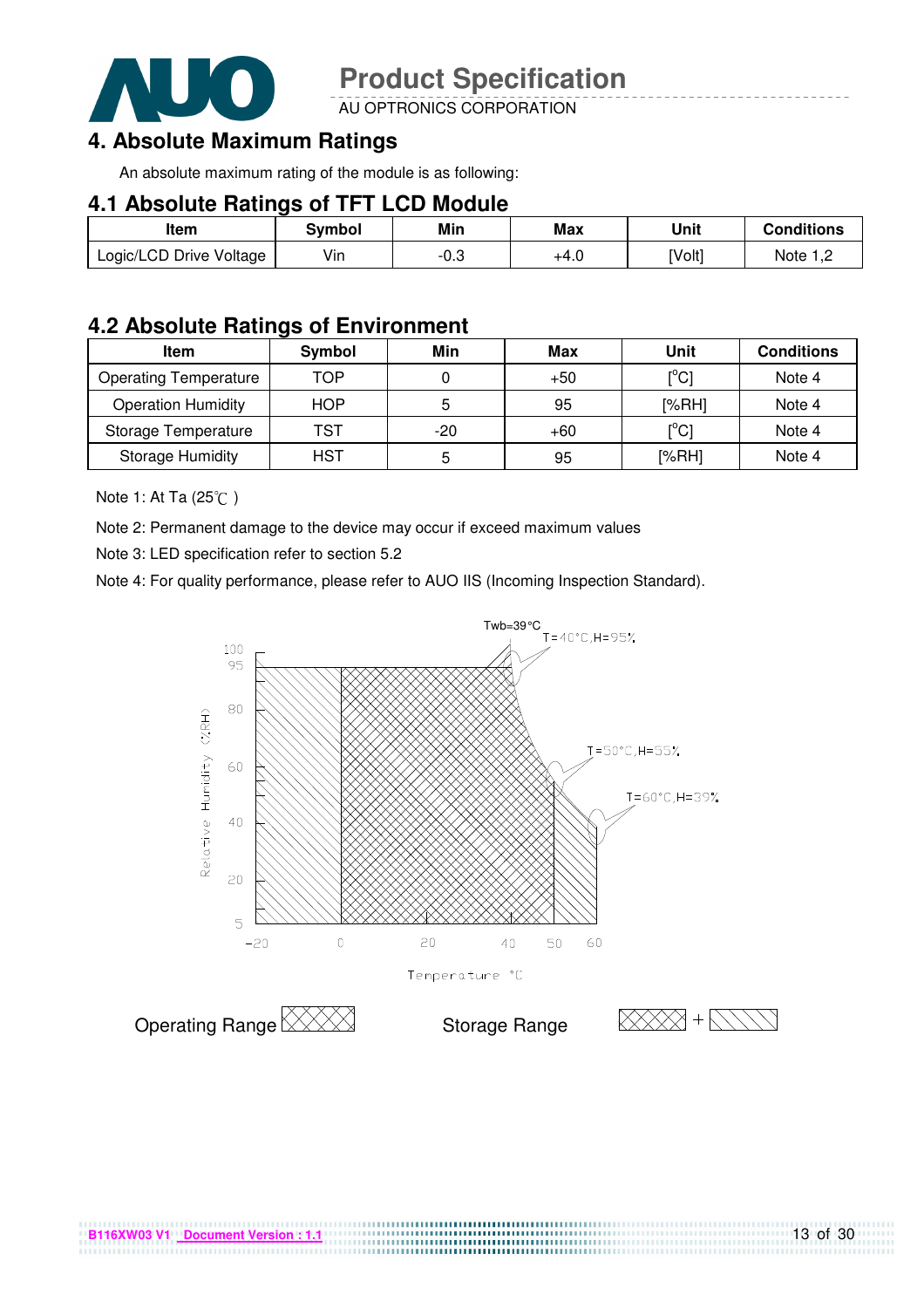AU OPTRONICS CORPORATION



### **5. Electrical Characteristics**

## **5.1 TFT LCD Module**

### **5.1.1 Power Specification**

Input power specifications are as follows;

The power specification are measured under  $25^{\circ}$ C and frame frenquency under 60Hz

| <b>Symble</b> | <b>Parameter</b>                                      | <b>Min</b>               | <b>Typ</b> | <b>Max</b> | <b>Units</b>  | <b>Note</b> |
|---------------|-------------------------------------------------------|--------------------------|------------|------------|---------------|-------------|
| <b>VDD</b>    | Logic/LCD Drive<br>Voltage                            | 3.0                      | 3.3        | 3.6        | [Volt]        |             |
| <b>PDD</b>    | <b>VDD Power</b>                                      | $\overline{\phantom{a}}$ |            | 0.8        | [Watt]        | Note 1      |
| <b>IDD</b>    | <b>IDD Current</b>                                    |                          |            | 242        | [mA]          | Note 1      |
| <b>IRush</b>  | <b>Inrush Current</b>                                 |                          |            | 2000       | [mA]          | Note 2      |
| <b>VDDrp</b>  | Allowable<br>Logic/LCD Drive<br><b>Ripple Voltage</b> |                          |            | 100        | [mV]<br>$p-p$ |             |

Note 1 : Maximum Measurement Condition : Black Pattern at 3.3V driving voltage. ( $P_{max}=V_{3.3} \times I_{black}$ )



Note 2: Measure Condition

| <sup>→</sup> B116XW03 V1 Document Version : 1.1 December 1.1 December 1.1 Dec | $14$ of 30 |
|-------------------------------------------------------------------------------|------------|
|                                                                               |            |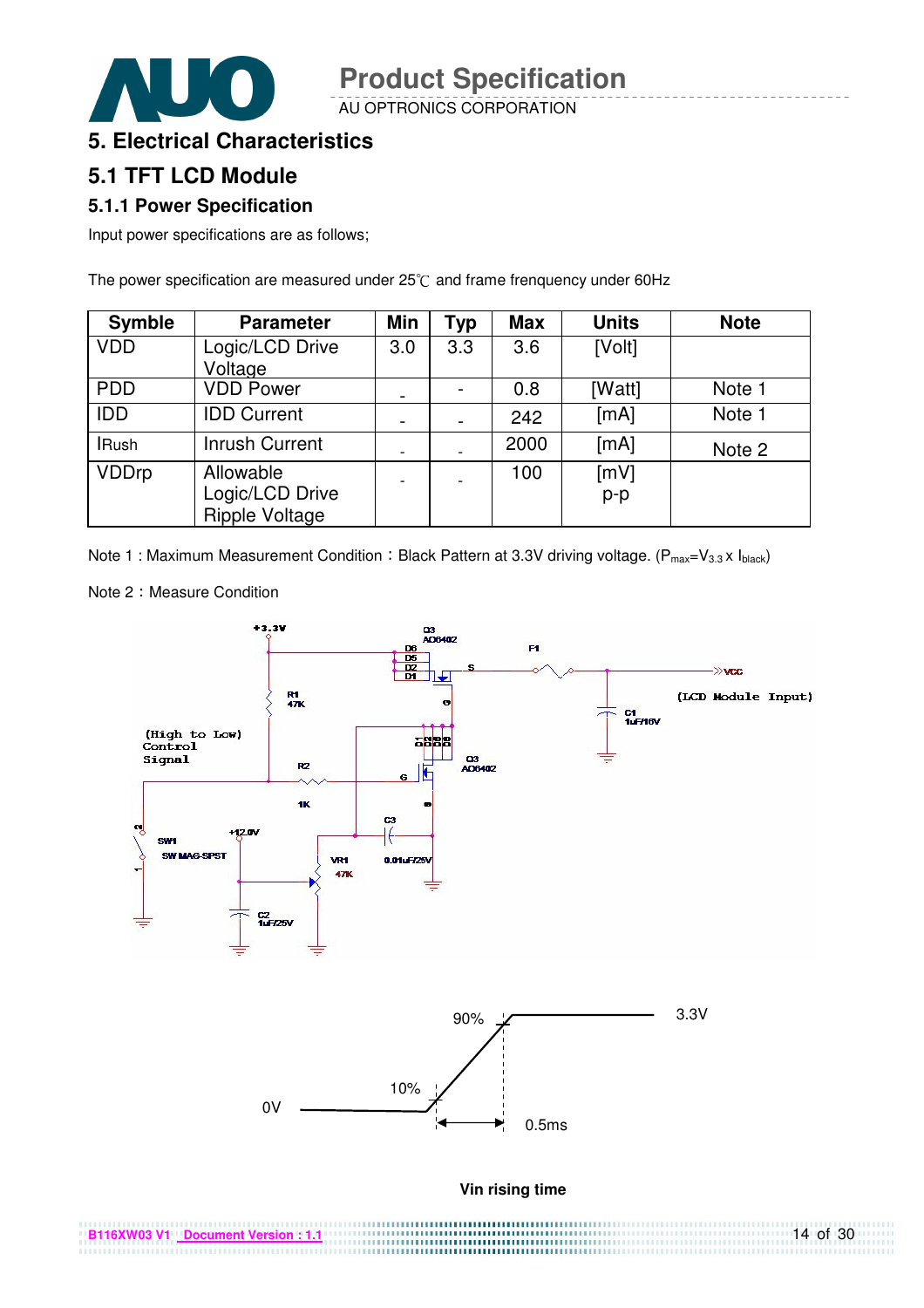

AU OPTRONICS CORPORATION

### **5.1.2 Signal Electrical Characteristics**

Input signals shall be low or High-impedance state when VDD is off.

| <b>Parameter</b>           | <b>Condition</b>                                 | Min    | <b>Max</b> | <b>Unit</b> |
|----------------------------|--------------------------------------------------|--------|------------|-------------|
| $\mathsf{V}_{\mathsf{th}}$ | Differential Input High<br>Threshold (Vcm=+1.2V) |        | 100        | [mV]        |
| $\mathsf{V}_{\mathsf{tl}}$ | Differential Input Low<br>Threshold (Vcm=+1.2V)  | $-100$ |            | [mV]        |
| Vın                        | Differential Input<br>Voltage                    | 100    | 600        | [mV]        |
| $V_{\text{cm}}$            | <b>Differential Input</b><br>Common Mode Voltage | 1.125  | 1.375      | [V]         |

Signal electrical characteristics are as follows;

Note: LVDS Signal Waveform

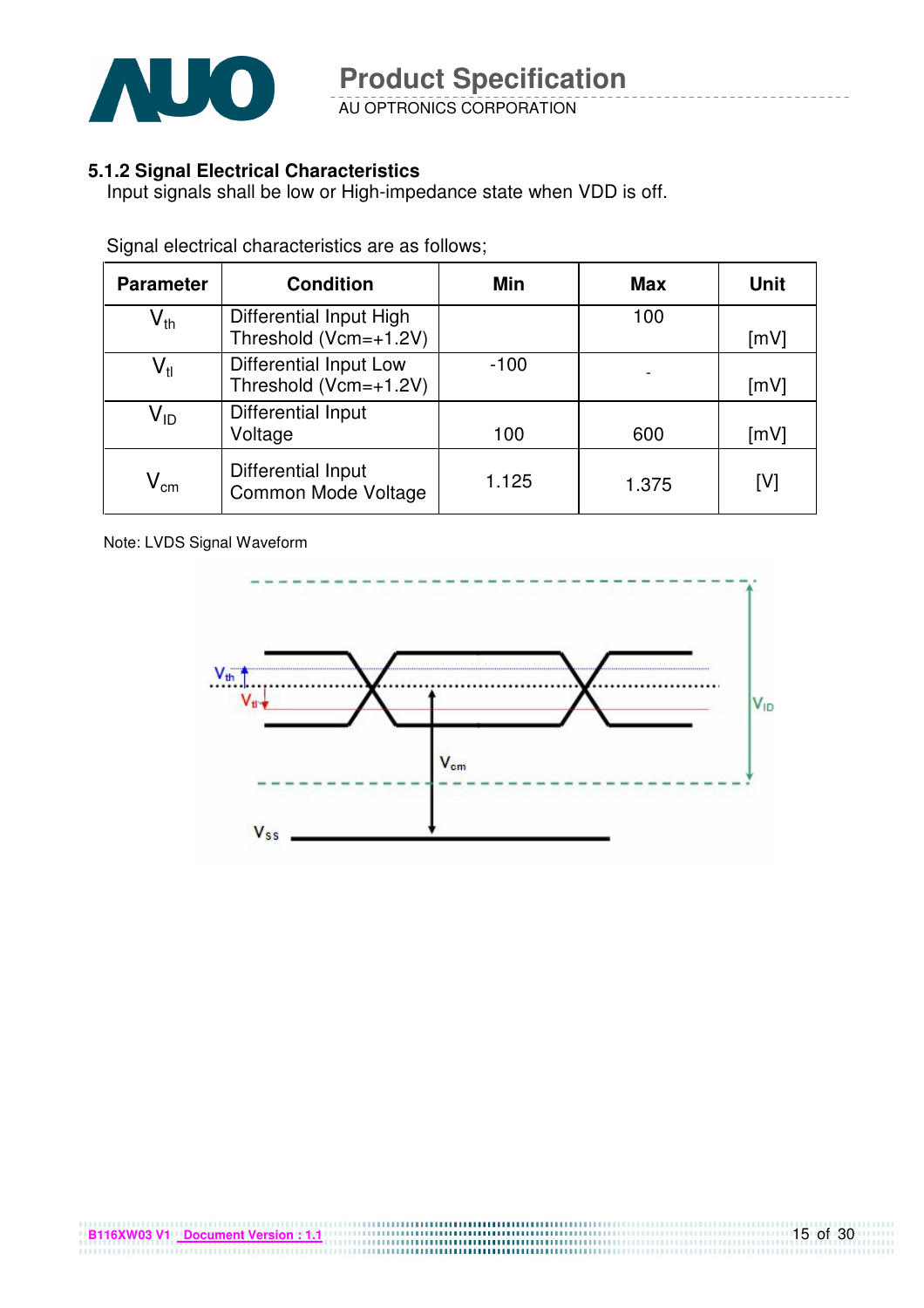

### **5.2.1 LED characteristics**

**B116XW01 V1 Document Version : 1.1**

| <b>Parameter</b>                      | Symbol      | Min    | Typ                      | <b>Max</b> | <b>Units</b> | <b>Condition</b>                            |
|---------------------------------------|-------------|--------|--------------------------|------------|--------------|---------------------------------------------|
| <b>Backlight Power</b><br>Consumption | <b>PLED</b> |        |                          | 2.08       | [Watt]       | $\mathsf{Ta}$ =25°C), Note 1<br>$Vin = 12V$ |
| <b>LED Life-Time</b>                  | N/A         | 10,000 | $\overline{\phantom{0}}$ |            | Hour         | $(Ta=25^{\circ}C)$ , Note 2                 |
|                                       |             |        |                          |            |              | $I_F=20$ mA                                 |

**Note 1:** Calculator value for reference P<sub>LED</sub> = VF (Normal Distribution) \* IF (Normal Distribution) / Efficiency **Note 2:** The LED life-time define as the estimated time to 50% degradation of initial luminous.

#### **5.2.2 Backlight input signal characteristics**

| <b>Parameter</b>                             | Symbol         | Min | <b>Typ</b> | <b>Max</b> | <b>Units</b> | <b>Remark</b>          |
|----------------------------------------------|----------------|-----|------------|------------|--------------|------------------------|
| <b>LED Power Supply</b>                      | <b>VLED</b>    | 6.0 | 12.0       | 21.0       | [Volt]       |                        |
| <b>LED Enable Input</b><br><b>High Level</b> |                | 2.5 |            | 5.5        | [Volt]       |                        |
| <b>LED Enable Input</b><br>Low Level         | <b>VLED EN</b> |     |            | 0.8        | [Volt]       | Define as              |
| <b>PWM Logic Input</b><br><b>High Level</b>  | <b>VPWM EN</b> | 2.5 |            | 5.5        | [Volt]       | Connector<br>Interface |
| <b>PWM Logic Input</b><br>Low Level          |                |     |            | 0.8        | [Volt]       | $(Ta=25^{\circ}C)$     |
| <b>PWM Input Frequency</b>                   | <b>FPWM</b>    | 900 |            | 1.1k       | Hz           |                        |
| <b>PWM Duty Ratio</b>                        | Duty           | 5   |            | 100        | $\%$         |                        |

,,,,,,,,,,,,,,,,,,,,,,,,,,,,,,,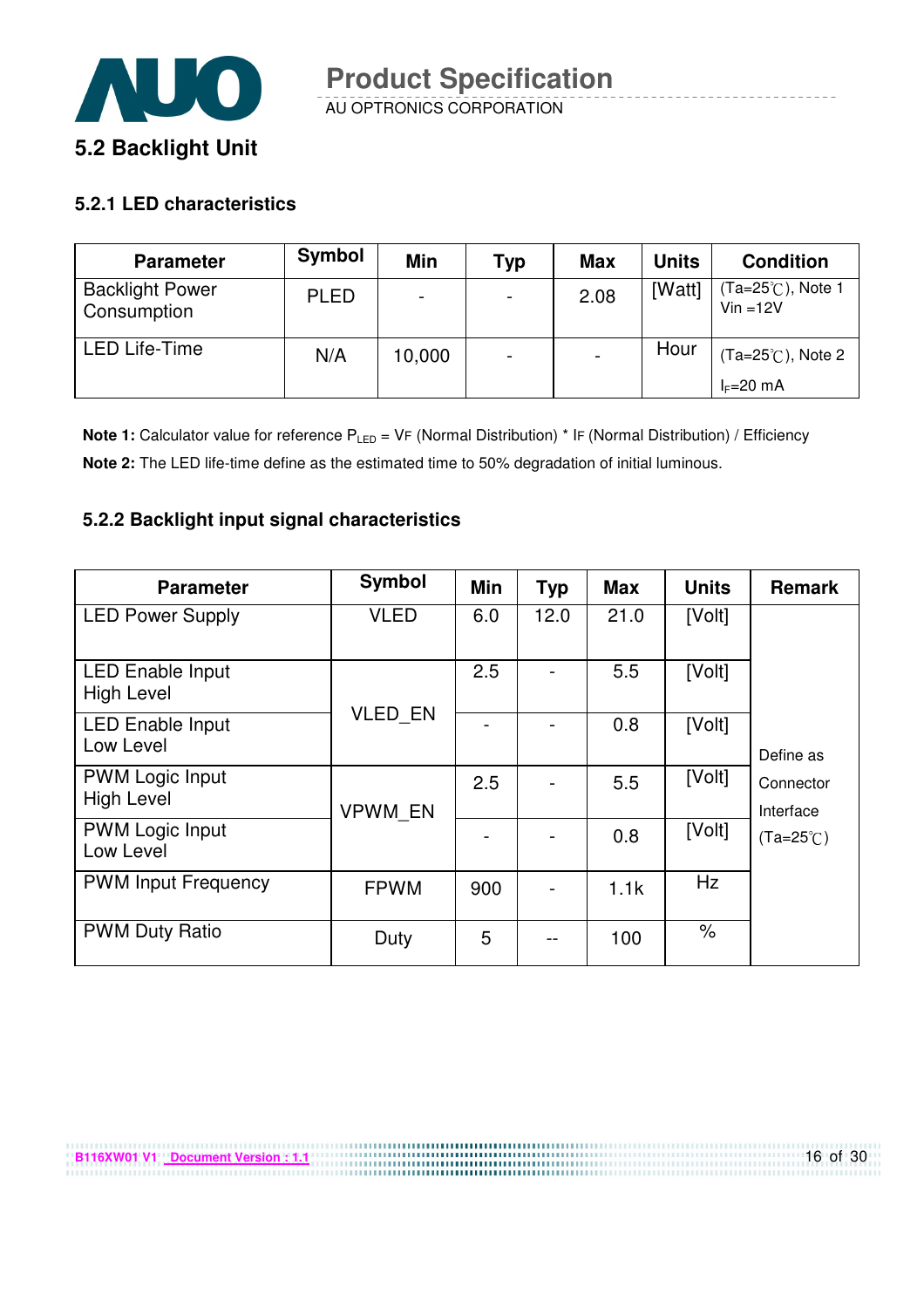

AU OPTRONICS CORPORATION **Product Specification** 

# **6. Signal Interface Characteristic**

## **6.1 Pixel Format Image**

Following figure shows the relationship of the input signals and LCD pixel format.



**B116XW01 V1 Document Version : 1.1**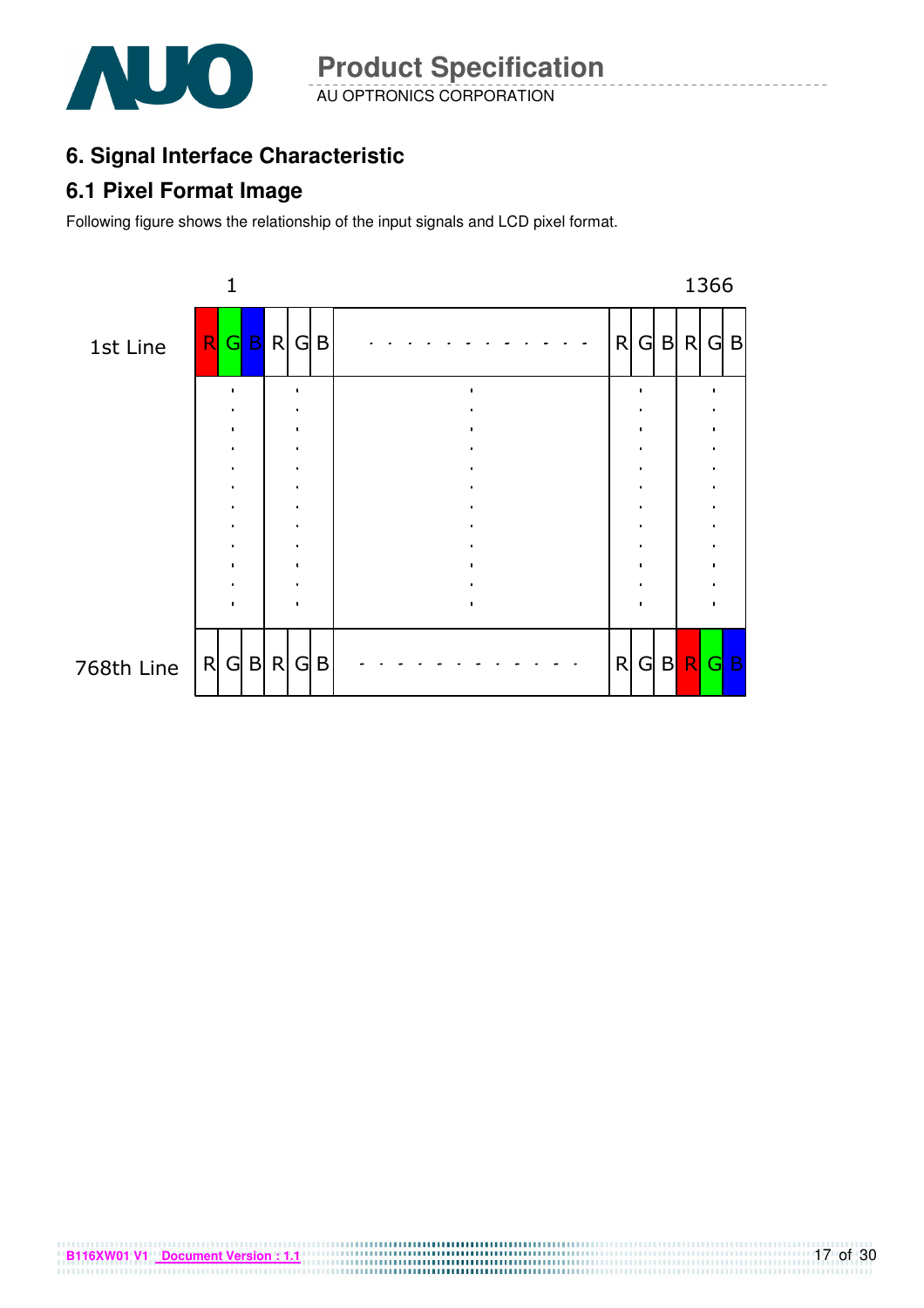

AU OPTRONICS CORPORATION

## **6.2 The Input Data Format**



| <b>Signal Name</b> | <b>Description</b>     |                                                  |
|--------------------|------------------------|--------------------------------------------------|
| R <sub>5</sub>     | Red Data 5 (MSB)       | Red-pixel Data                                   |
| R <sub>4</sub>     | Red Data 4             | Each red pixel's brightness data consists of     |
| R <sub>3</sub>     | Red Data 3             | these 6 bits pixel data.                         |
| R <sub>2</sub>     | Red Data 2             |                                                  |
| R1                 | Red Data 1             |                                                  |
| R <sub>0</sub>     | Red Data 0 (LSB)       |                                                  |
|                    | Red-pixel Data         |                                                  |
| G <sub>5</sub>     | Green Data 5 (MSB)     | Green-pixel Data                                 |
| G <sub>4</sub>     | Green Data 4           | Each green pixel's brightness data consists of   |
| G <sub>3</sub>     | Green Data 3           | these 6 bits pixel data.                         |
| G <sub>2</sub>     | Green Data 2           |                                                  |
| G <sub>1</sub>     | Green Data 1           |                                                  |
| G <sub>0</sub>     | Green Data 0 (LSB)     |                                                  |
|                    | Green-pixel Data       |                                                  |
| <b>B5</b>          | Blue Data 5 (MSB)      | <b>Blue-pixel Data</b>                           |
| <b>B4</b>          | Blue Data 4            | Each blue pixel's brightness data consists of    |
| B <sub>3</sub>     | <b>Blue Data 3</b>     | these 6 bits pixel data.                         |
| <b>B2</b>          | <b>Blue Data 2</b>     |                                                  |
| <b>B1</b>          | <b>Blue Data 1</b>     |                                                  |
| B <sub>0</sub>     | Blue Data 0 (LSB)      |                                                  |
|                    | <b>Blue-pixel Data</b> |                                                  |
| <b>RxCLKIN</b>     | Data Clock             | The signal is used to strobe the pixel data and  |
|                    |                        | DE signals. All pixel data shall be valid at the |
|                    |                        | falling edge when the DE signal is high.         |
| <b>DE</b>          | <b>Display Timing</b>  | This signal is strobed at the falling edge of    |
|                    |                        | RxCLKIN. When the signal is high, the pixel      |
|                    |                        | data shall be valid to be displayed.             |
| VS                 | <b>Vertical Sync</b>   | The signal is synchronized to RxCLKIN.           |
| <b>HS</b>          | <b>Horizontal Sync</b> | The signal is synchronized to RxCLKIN.           |

Note: Output signals from any system shall be low or High-impedance state when VDD is off.

**B116XW01 V1** <u>Document Version : 1.1</u> **CONSERVERSION CONSERVERSION CONSERVERSION CONSERVERSION**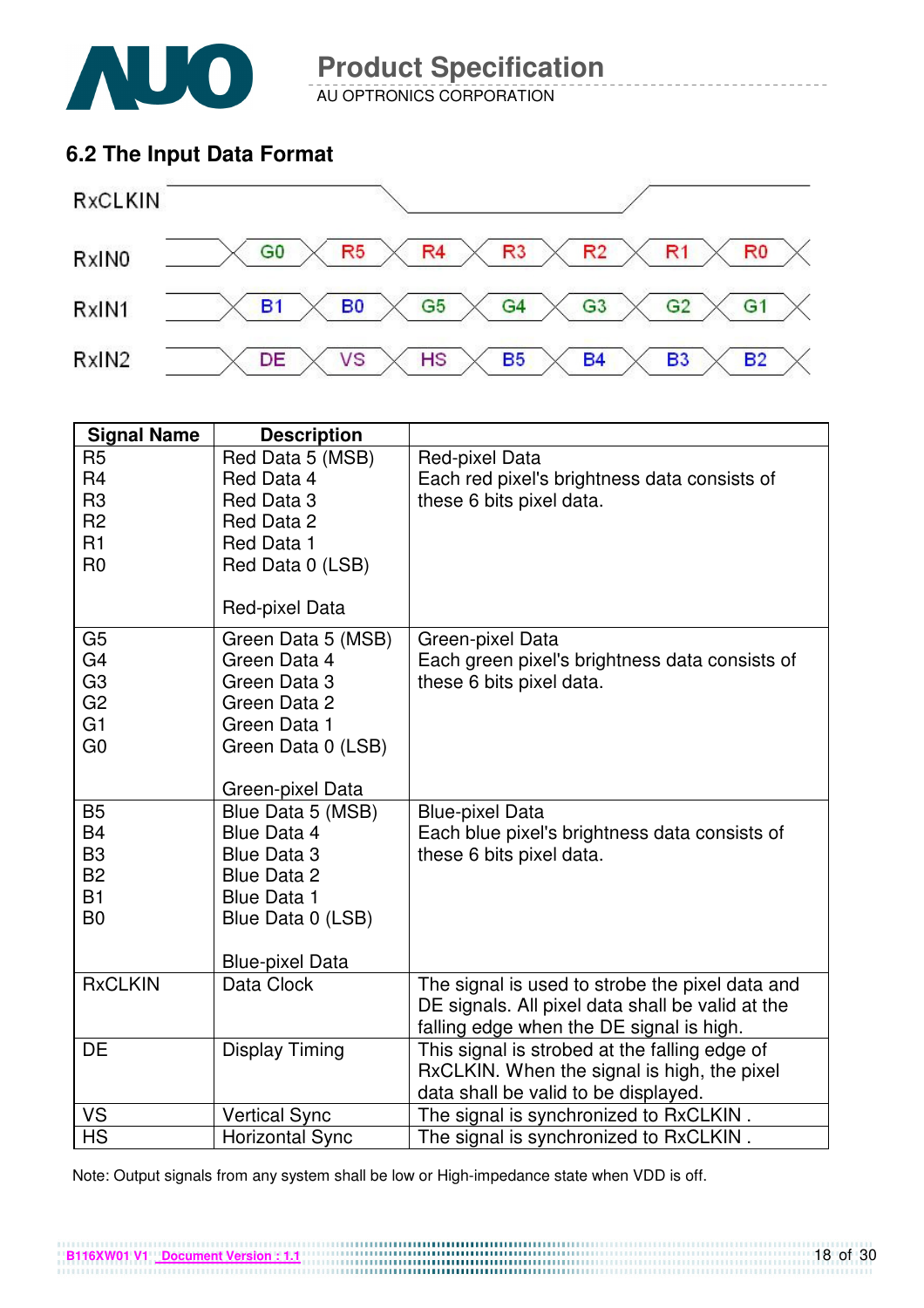

## **6.3 Integration Interface Requirement**

### **6.3.1 Connector Description**

Physical interface is described as for the connector on module.

These connectors are capable of accommodating the following signals and will be following components.

| <b>Connector Name / Designation</b> | <b>For Signal Connector</b>      |
|-------------------------------------|----------------------------------|
| Manufacturer                        | <b>IPEX</b> or compatible        |
| Type / Part Number                  | IPEX 20455-040E-12 or compatible |
| <b>Mating Housing/Part Number</b>   | IPEX 20353-040T-11 or compatible |

#### **6.3.2 Pin Assignment**

LVDS is a differential signal technology for LCD interface and high speed data transfer device.

| PIN#           | <b>Signal Name</b> | <b>Description</b>                                    |
|----------------|--------------------|-------------------------------------------------------|
| 1              | <b>NC</b>          | No Connection (Reserve)                               |
| $\overline{c}$ | <b>VDD</b>         | Power Supply +3.3V                                    |
| 3              | <b>VDD</b>         | Power Supply +3.3V                                    |
| 4              | <b>VEDID</b>       | EDID +3.3V Power                                      |
| 5              | <b>NC</b>          | No Connect (Reserve)                                  |
| 6              | <b>CLK EDID</b>    | <b>EDID Clock Input</b>                               |
| $\overline{7}$ | DAT EDID           | <b>EDID Data Input</b>                                |
| 8              | RxOIN0-            | -LVDS Differential Data INPUT(Odd R0-R5,G0)           |
| 9              | RxOIN0+            | +LVDS Differential Data INPUT(Odd R0-R5,G0)           |
| 10             | <b>VSS</b>         | Ground                                                |
| 11             | RxOIN1-            | -LVDS Differential Data INPUT(Odd G1-G5,B0-B1)        |
| 12             | RxOIN1+            | +LVDS Differential Data INPUT(Odd G1-G5,B0-B1)        |
| 13             | <b>VSS</b>         | Ground                                                |
| 14             | RxOIN2-            | -LVDS Differential Data INPUT(Odd B2-B5,HS,VS,DE)     |
| 15             | RxOIN2+            | +LVDS Differential Data INPUT (Odd B2-B5, HS, VS, DE) |
| 16             | <b>VSS</b>         | Ground                                                |
| 17             | RxOCKIN-           | -LVDS Odd Differential Clock INPUT                    |
| 18             | RxOCKIN+           | -LVDS Odd Differential Clock INPUT                    |
| 19             | IMG EN             | Color Matrix Enable (3.0V~3.6V, 3.3V type)            |
| 20             | <b>NC</b>          | No connection                                         |
| 21             | <b>NC</b>          | No connection                                         |
| 22             | <b>NC</b>          | No connection                                         |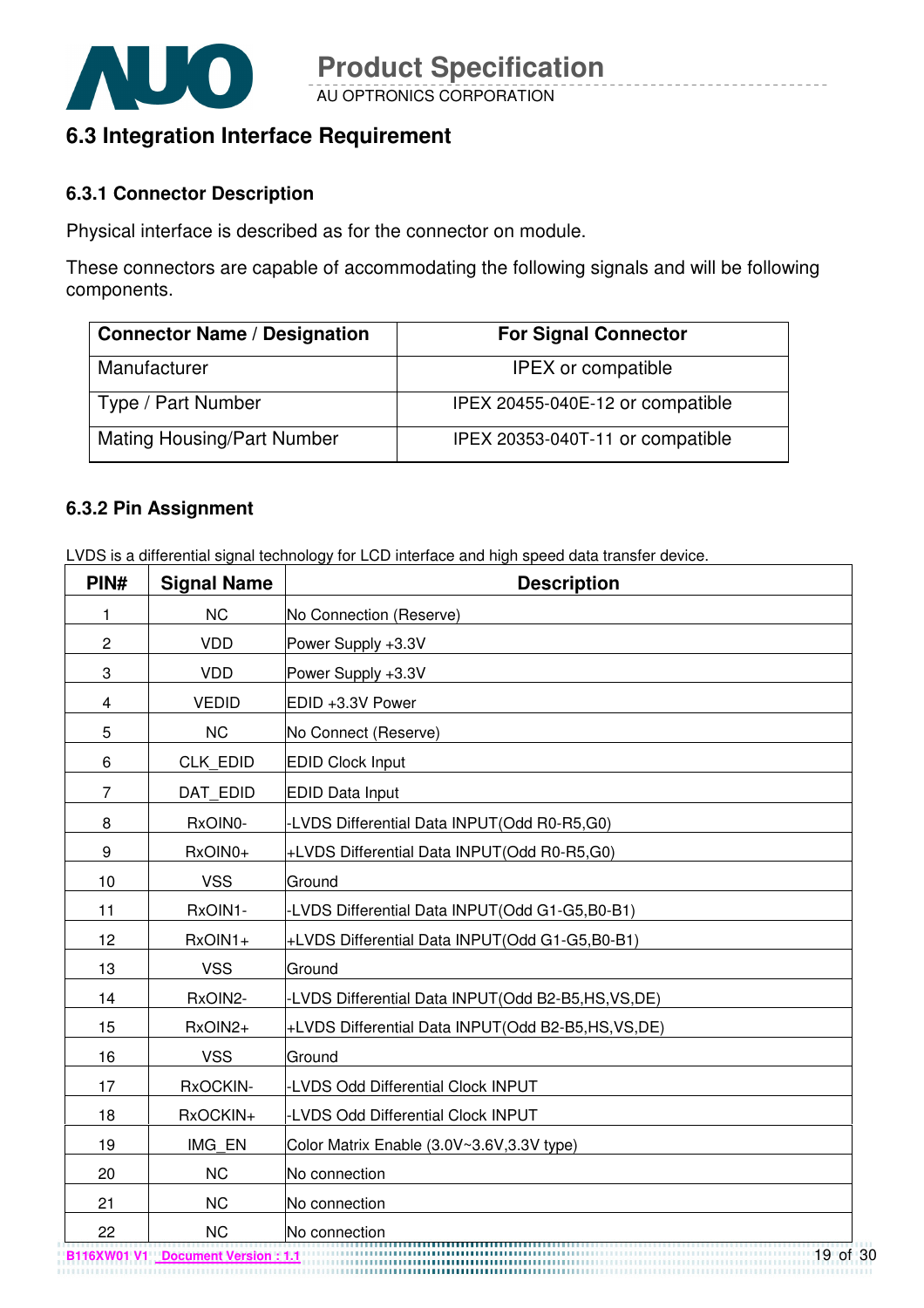

AU OPTRONICS CORPORATION

| 23 | <b>NC</b>       | No connection                    |
|----|-----------------|----------------------------------|
| 24 | NC              | No connection                    |
| 25 | NC              | No connection                    |
| 26 | <b>NC</b>       | No connection                    |
| 27 | NC              | No connection                    |
| 28 | NC              | No connection                    |
| 29 | NC              | No connection                    |
| 30 | <b>NC</b>       | No connection                    |
| 31 | <b>VLED_GND</b> | <b>LED Ground</b>                |
| 32 | <b>VLED_GND</b> | <b>LED Ground</b>                |
| 33 | <b>VLED GND</b> | <b>LED Ground</b>                |
|    |                 |                                  |
| 34 | NC              | <b>No Connection (Reserve)</b>   |
| 35 | <b>VPWM EN</b>  | PWM logic input level            |
| 36 | <b>VLED_EN</b>  | <b>LED enable input level</b>    |
| 37 | DCR_EN          | DCR Enable(3.0V~3.6V, 3.3V type) |
| 38 | <b>VLED</b>     | <b>LED Power Supply</b>          |
| 39 | <b>VLED</b>     | <b>LED Power Supply</b>          |



Note1: Input signals shall be low or High-impedance state when VDD is off.

**B116XW01 V1 Document Version : 1.1**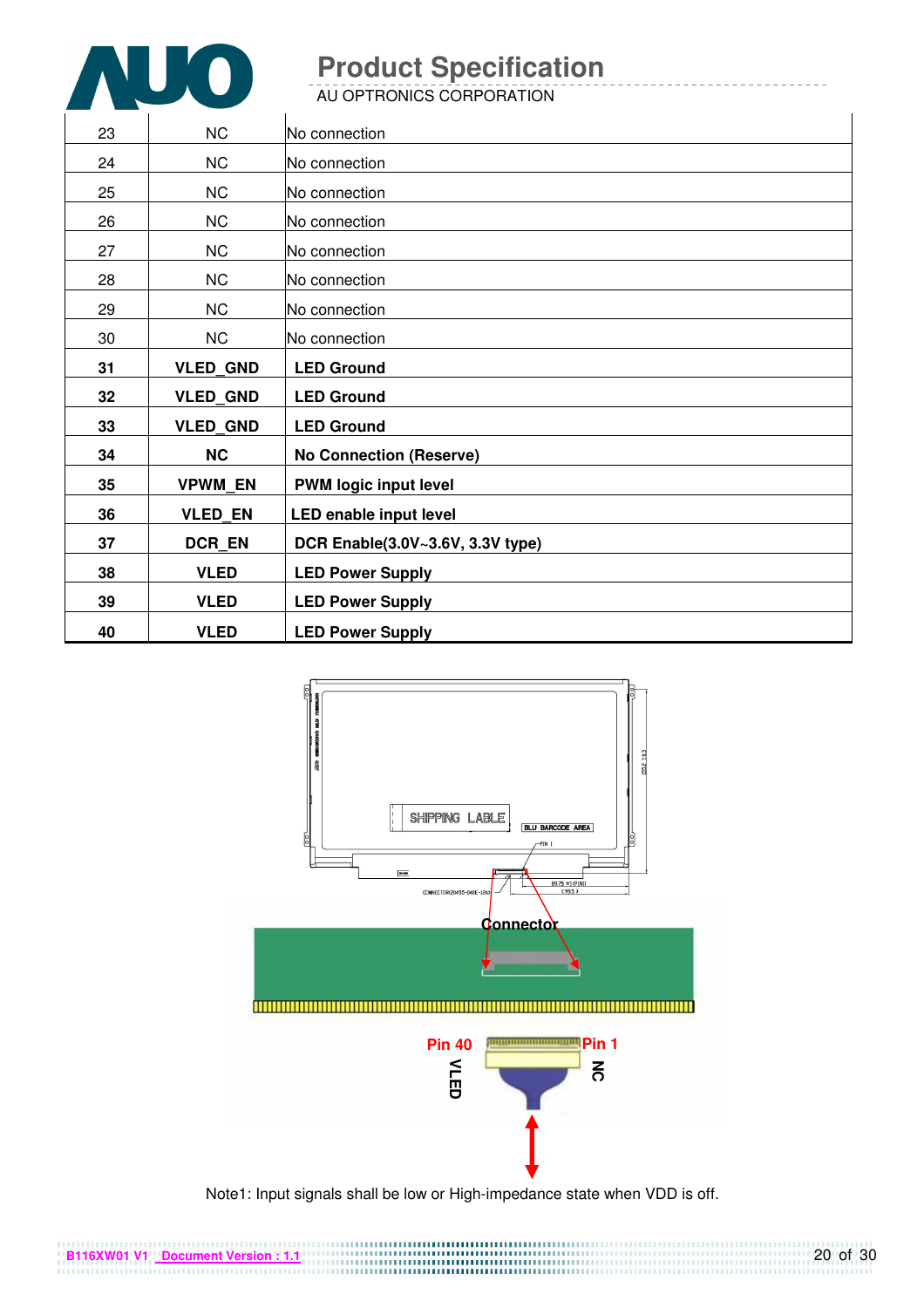

AU OPTRONICS CORPORATION

### **6.4.1 Timing Characteristics**

Basically, interface timings should match the 1366x768 /60Hz manufacturing guide line timing.

| <b>Parameter</b>       |                 | Symbol                     | Min. | Typ. | Max. | Unit                          |
|------------------------|-----------------|----------------------------|------|------|------|-------------------------------|
| <b>Frame Rate</b>      |                 | ۰                          |      | 60   |      | Hz                            |
| <b>Clock frequency</b> |                 | $1/T_{\text{Clock}}$       | 65   | 69.3 | 80   | <b>MHz</b>                    |
|                        | <b>Period</b>   | $\mathsf{T}_{\mathsf{V}}$  | 776  | 793  | 1000 |                               |
| <b>Vertical</b>        | <b>Active</b>   | $T_{VD}$                   |      | 768  |      | $\mathbf{T}_{Line}$           |
| <b>Section</b>         | <b>Blanking</b> | $T_{VB}$                   | 8    | 25   | 180  |                               |
|                        | <b>Period</b>   | $\mathsf{T}_\mathsf{H}$    | 1396 | 1456 | 2000 |                               |
| <b>Horizontal</b>      | <b>Active</b>   | $\mathsf{T}_{\mathsf{HD}}$ |      | 1366 |      | $\textsf{T}_{\textsf{Clock}}$ |
| <b>Section</b>         | <b>Blanking</b> | $\textsf{T}_{\sf HB}$      | 30   | 90   | 634  |                               |

Note : DE mode only

#### **6.4.2 Timing diagram**

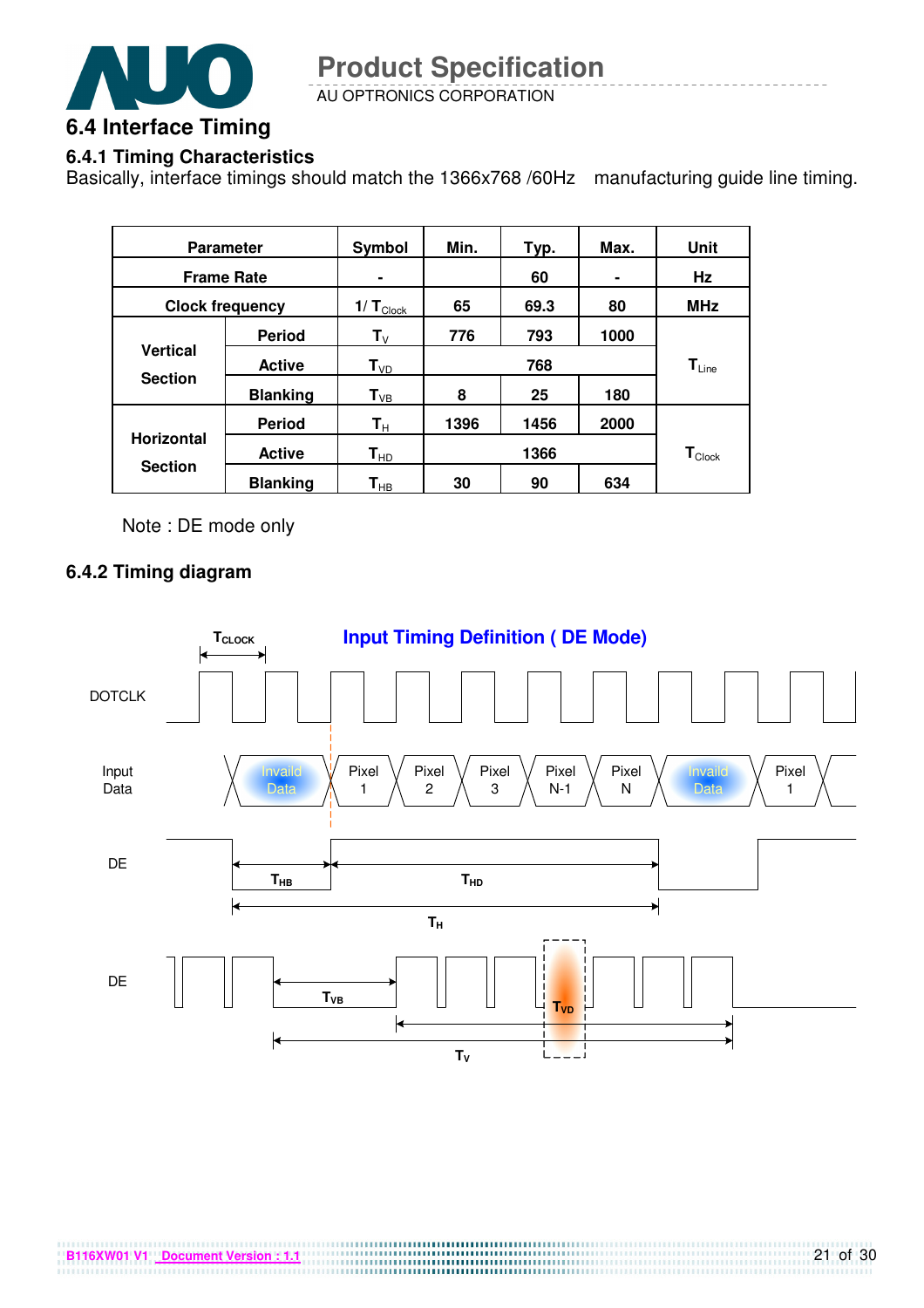

### **6.5 Power ON/OFF Sequence**

**B116XW01 V1 Document Version : 1.1**

Power on/off sequence is as follows. Interface signals and LED on/off sequence are also shown in the chart. Signals from any system shall be Hi-Z state or low level when VDD is off



| <b>Power Sequence Timing</b> |          |      |      |              |  |  |
|------------------------------|----------|------|------|--------------|--|--|
|                              | Value    |      |      |              |  |  |
| <b>Parameter</b>             | Min.     | Typ. | Max. | <b>Units</b> |  |  |
| T <sub>1</sub>               | 0.5      | ۰    | 10   |              |  |  |
| T <sub>2</sub>               | $\bf{0}$ | ۰    | 50   |              |  |  |
| T <sub>3</sub>               | 200      |      |      |              |  |  |
| <b>T4</b>                    | 0.5      |      | 10   |              |  |  |
| T <sub>5</sub>               | 10       |      |      |              |  |  |
| T <sub>6</sub>               | 10       |      | ۰    |              |  |  |
| T7                           | $\bf{0}$ |      |      | ms           |  |  |
| T <sub>8</sub>               | 10       |      |      |              |  |  |
| T9                           | 0        | ۰    | 10   |              |  |  |
| <b>T10</b>                   | 200      |      |      |              |  |  |
| <b>T11</b>                   | 0.5      |      | 50   |              |  |  |
| T12                          | $\bf{0}$ | ۰    | 10   |              |  |  |
| T13                          | 400      |      |      |              |  |  |

Note:If T3,T5,T6 couldn't match above specifications, must request T3+T5+T6 > 200ms at least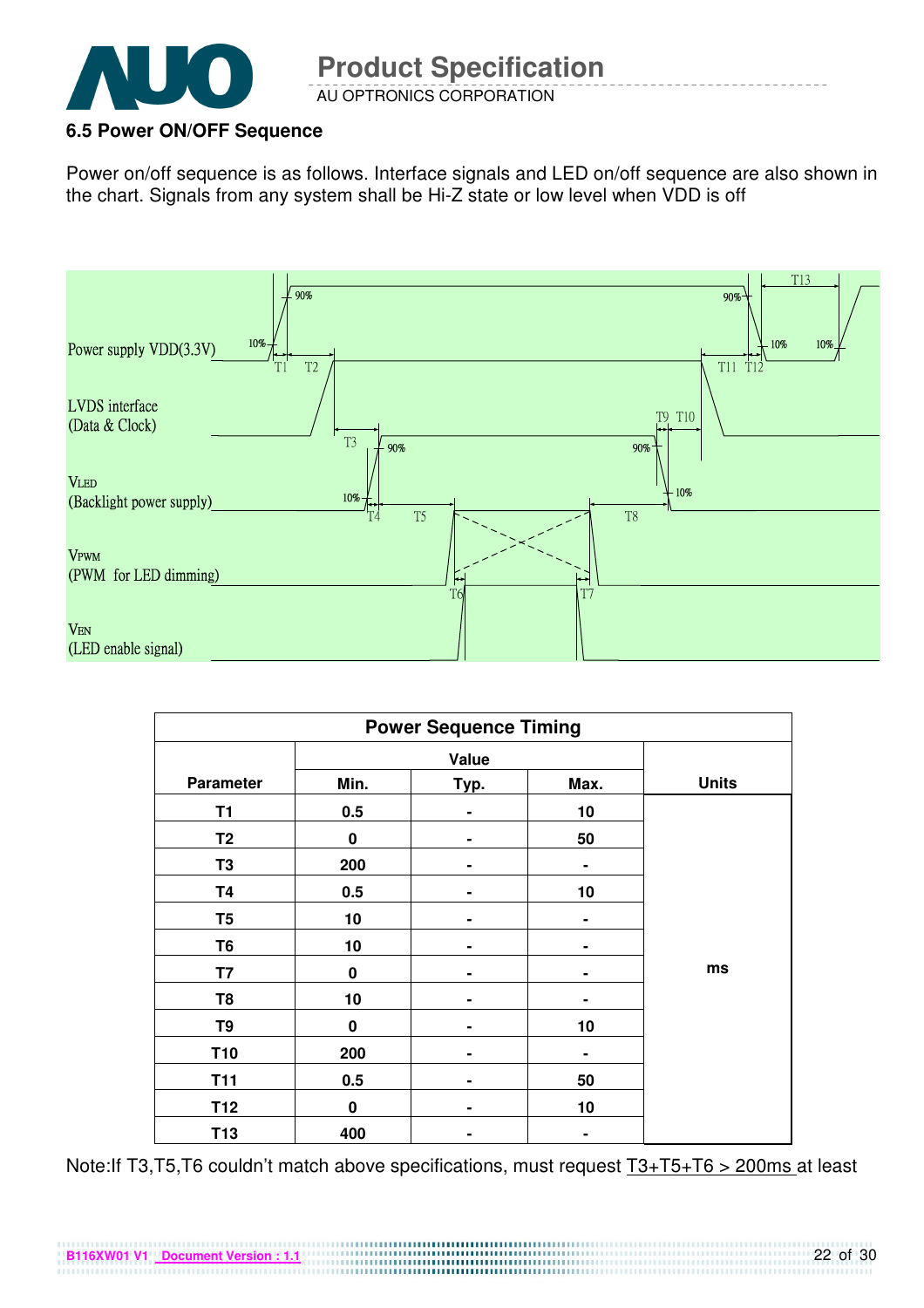

# **7. Panel Reliability Test**

## **7.1 Vibration Test**

**Test Spec:** 

- **•** Test method: Non-Operation
- Acceleration: 1.5 G
- Frequency: 10 500Hz Random
- Sweep: 30 Minutes each Axis (X, Y, Z)

### **7.2 Shock Test**

**Test Spec:** 

- **•** Test method: Non-Operation
- Acceleration: 220 G, Half sine wave
- Active time: 2 ms
- Pulse: X,Y,Z .one time for each side

## **7.3 Reliability Test**

| <b>Items</b>                                | <b>Required Condition</b>                      | <b>Note</b> |
|---------------------------------------------|------------------------------------------------|-------------|
| <b>Temperature</b><br><b>Humidity Bias</b>  | Ta= 40℃, 90%RH, 300h                           |             |
| <b>High Temperature</b><br><b>Operation</b> | Ta= 50℃, Dry, 300h                             |             |
| <b>Low Temperature</b><br><b>Operation</b>  | Ta= 0℃, 300h                                   |             |
| <b>High Temperature</b><br><b>Storage</b>   | Ta= 60℃, 35%RH, 300h                           |             |
| <b>Low Temperature</b><br><b>Storage</b>    | Ta= -20℃, 50%RH, 250h                          |             |
| <b>Thermal Shock</b><br>Test                | Ta=-20℃ to 60℃, Duration at 30 min, 100 cycles |             |
| <b>ESD</b>                                  | Contact: ±8 KV                                 | Note 1      |
|                                             | Air: ±15 KV                                    |             |

**Note1:** According to EN 61000-4-2 , ESD class B: Some performance degradation allowed. No data lost

. Self-recoverable. No hardware failures.

**Remark:** MTBF (Excluding the LED): 30,000 hours with a confidence level 90%

**B116XW01 V1 Document Version : 1.1**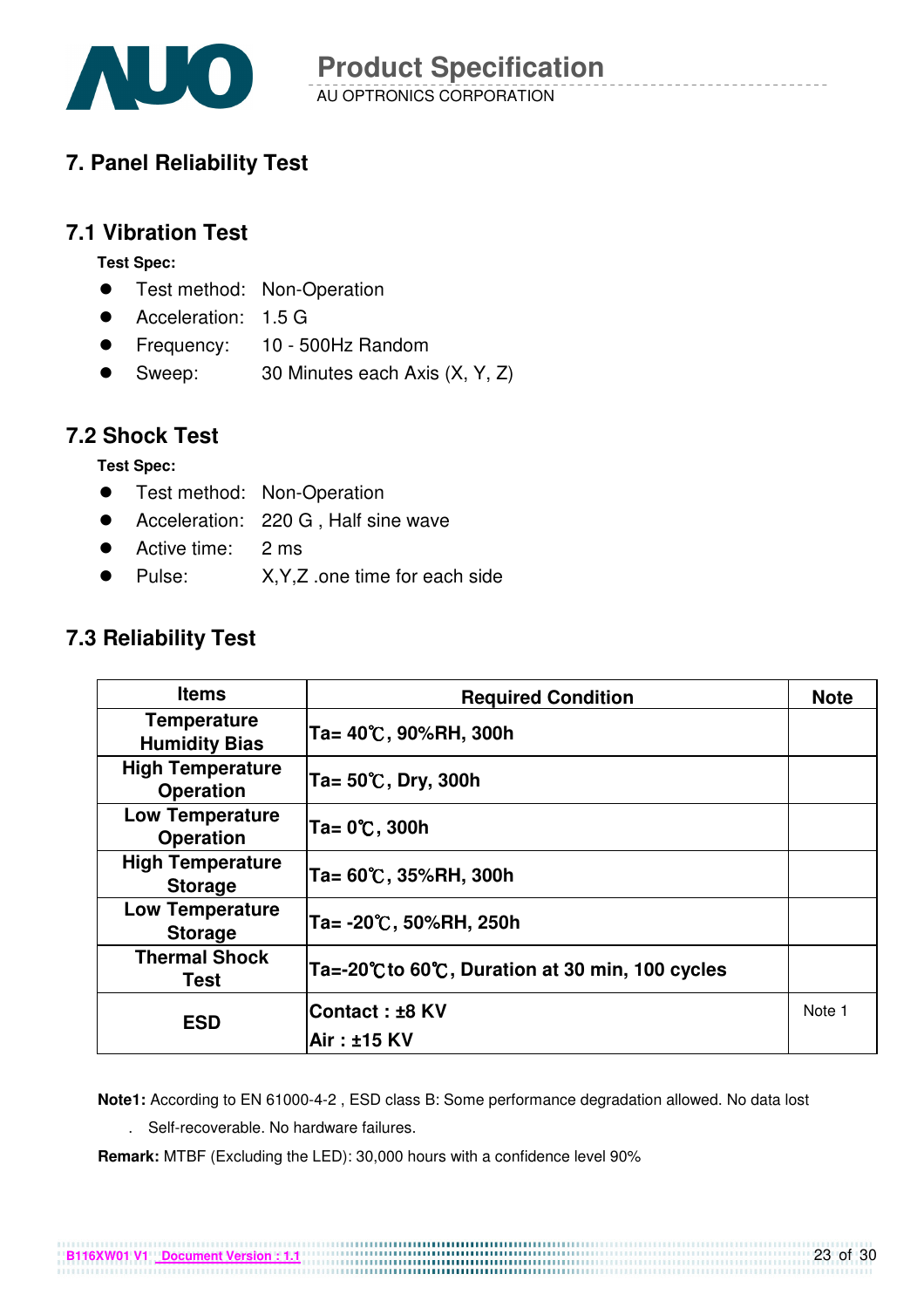

AU OPTRONICS CORPORATION

## **8. Mechanical Characteristics**

## **8.1 LCM Outline Dimension**



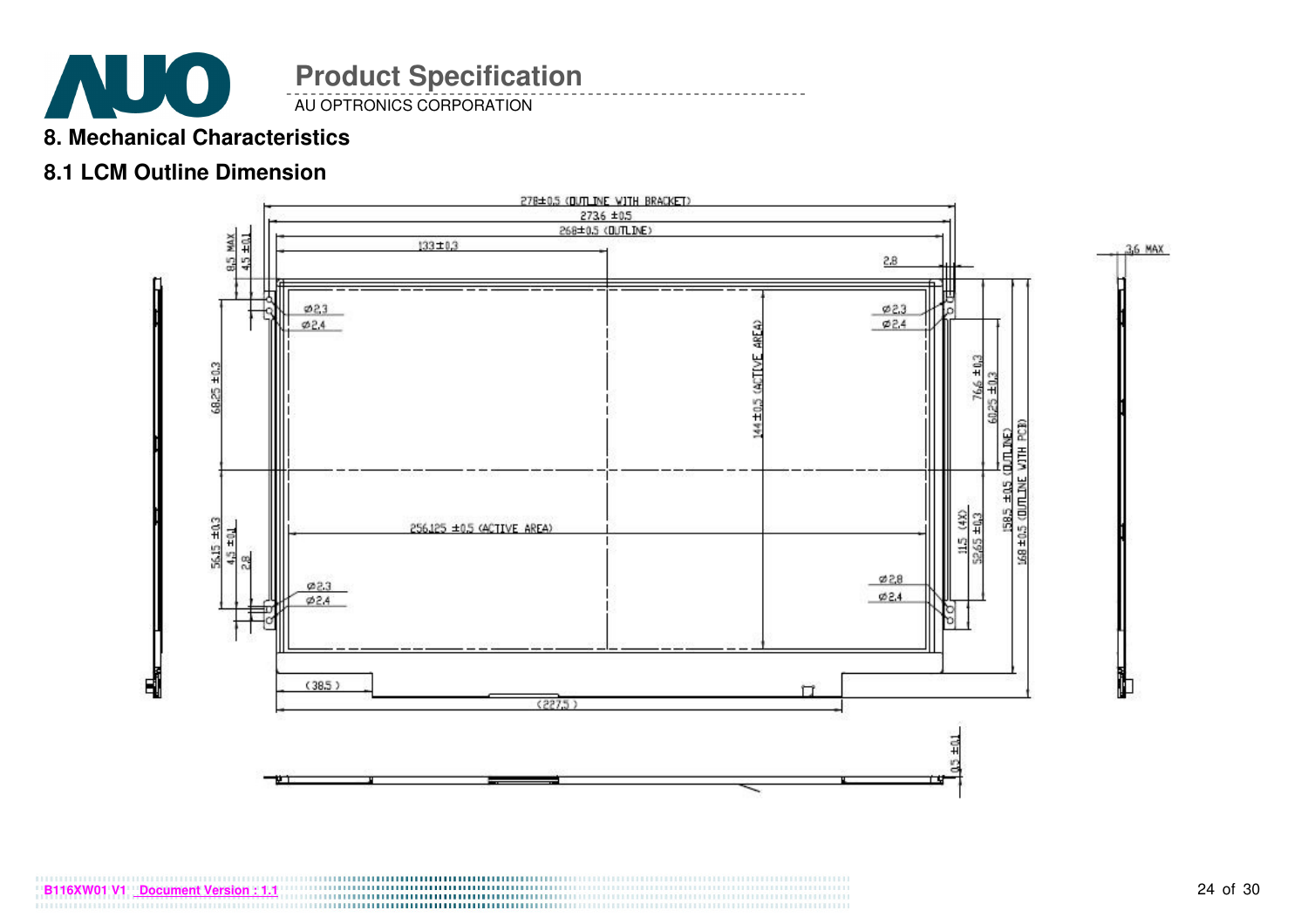

AU OPTRONICS CORPORATION



Note: Prevention IC damage, IC positions not allowed any overlap over these areas.

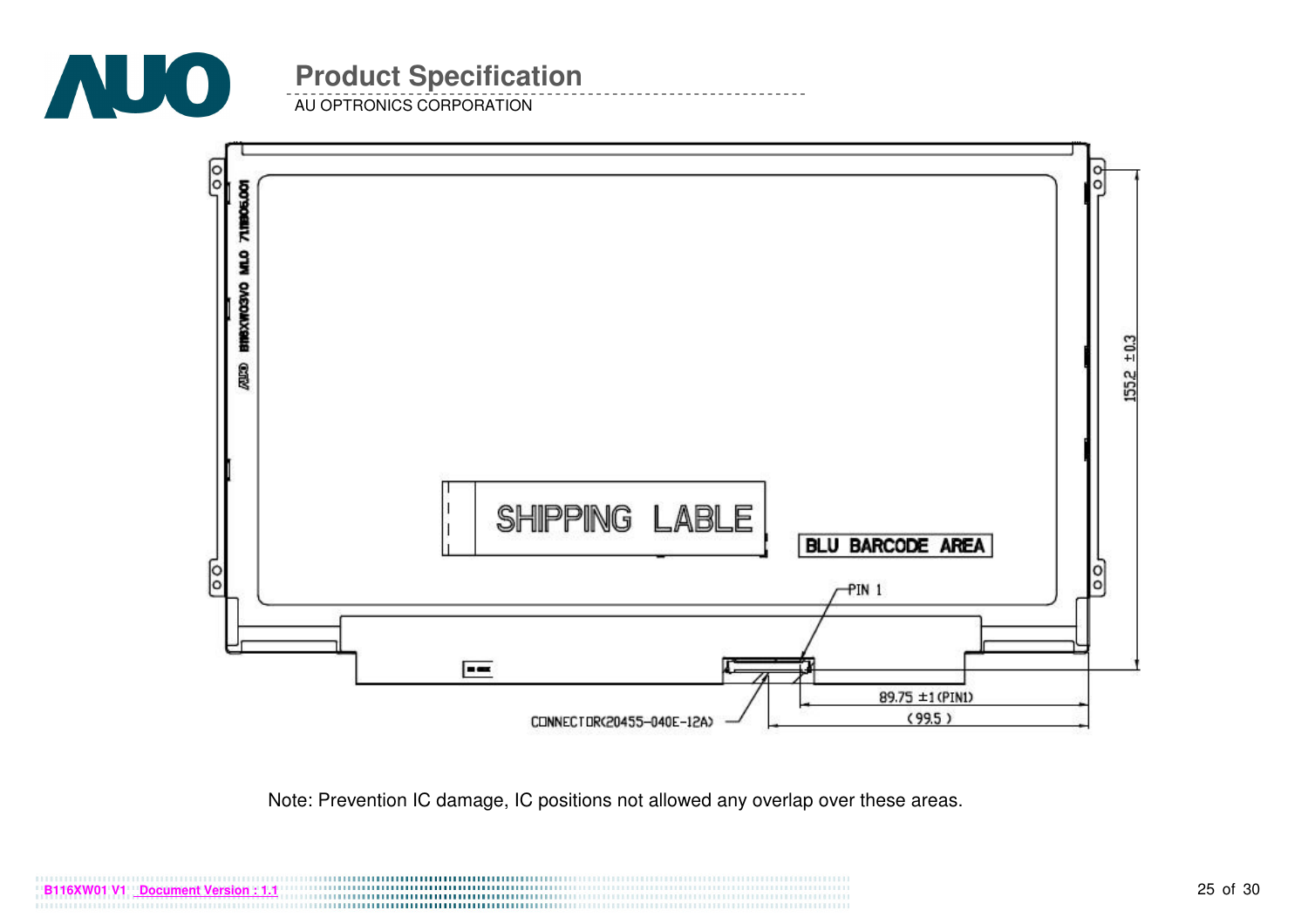

**9. Shipping and Package**

# **9.1 Shipping Label Format**

(TBD)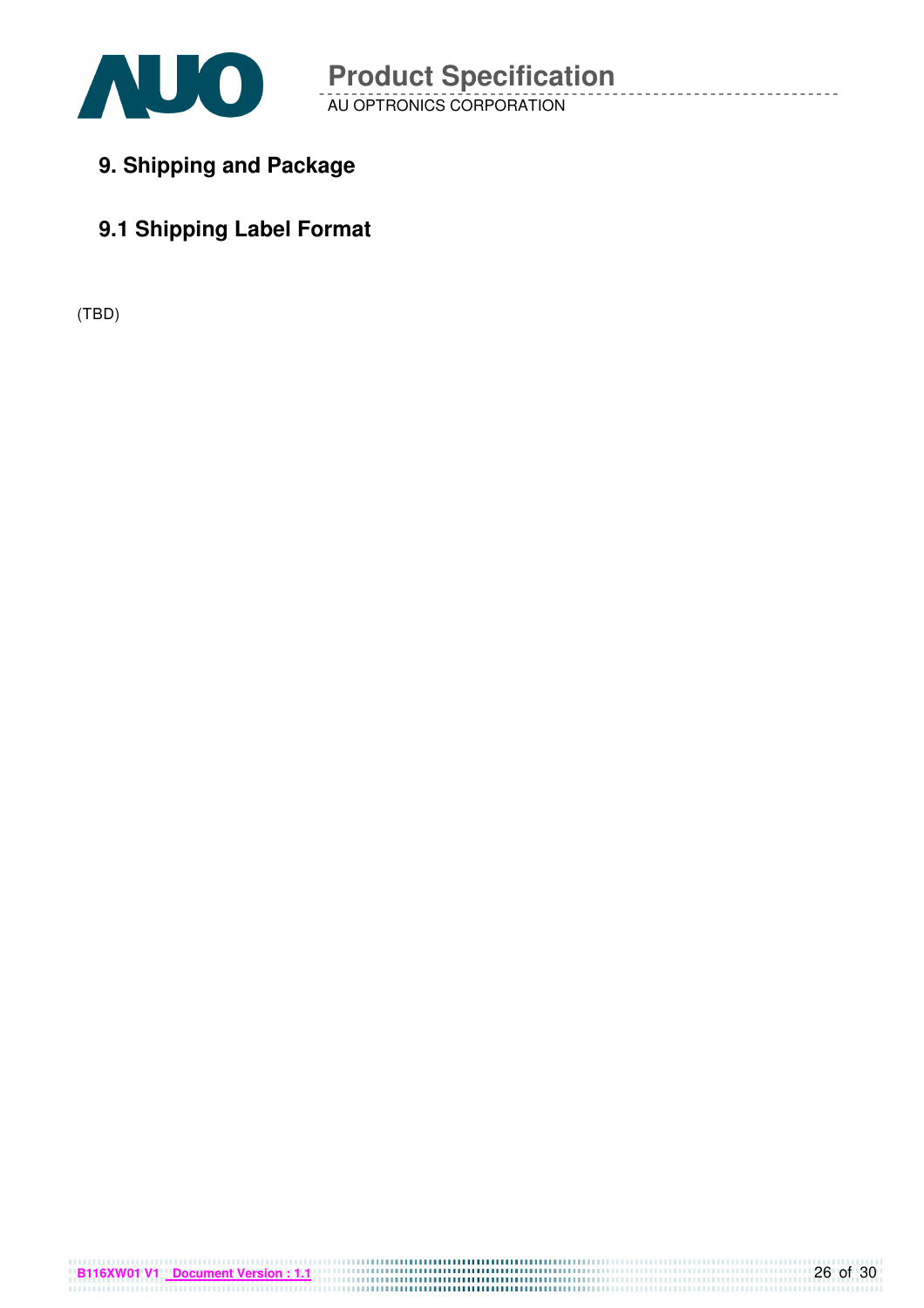

AU OPTRONICS CORPORATION

The outside dimension of carton is 469(L)mm\* 378(W)mm\* 266(H)mm



## **9.3 Shipping Package of Palletizing Sequence**

**B116XW01 V1 Document Version** 



,,,,,,,,,,,,,,,,,,,,,,,,,,,,,,,,,,, ,,,,,,,,,,,,,,,,,,,,,,,,,,,,,,,,,,,,, 

27 of 30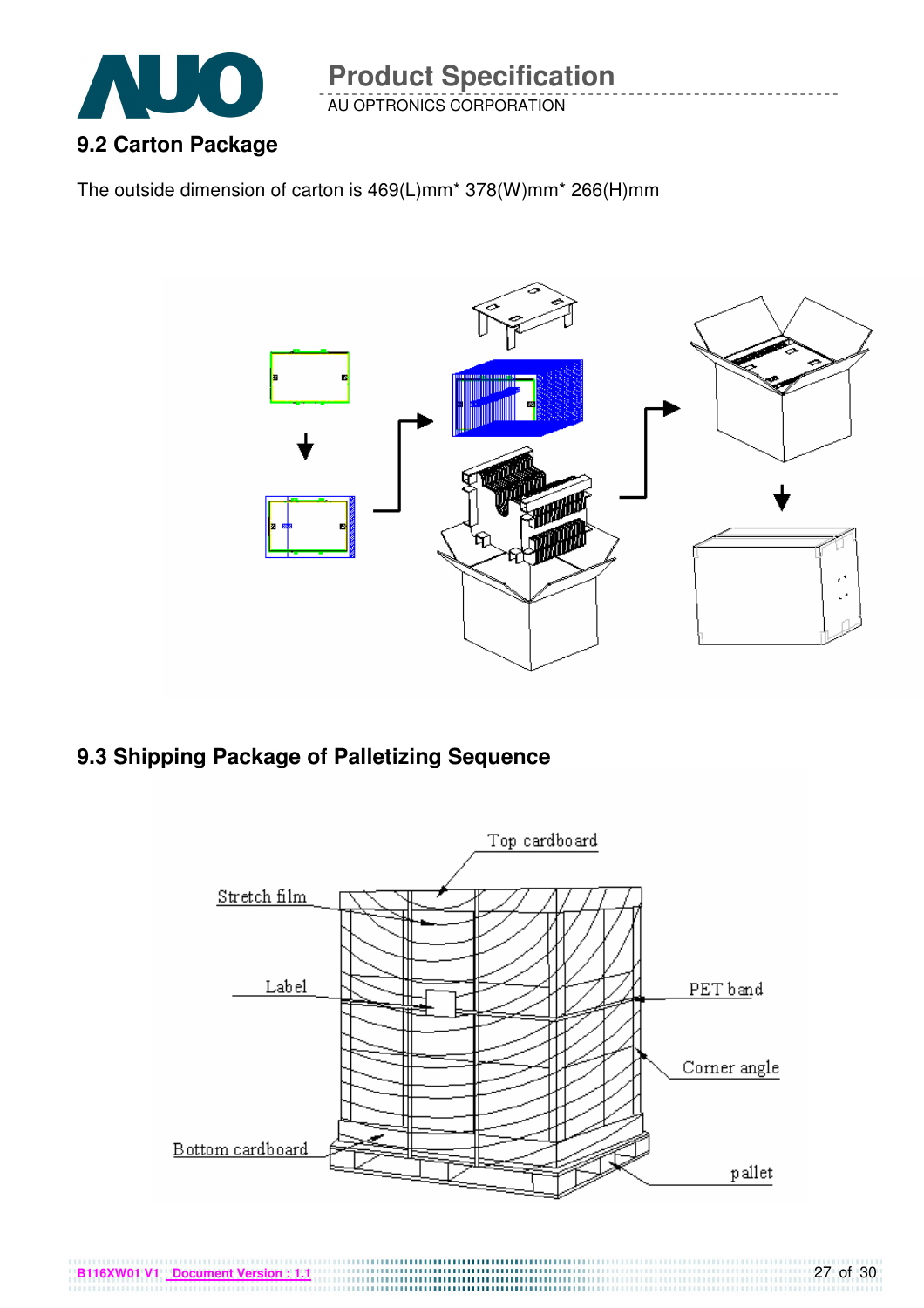

AU OPTRONICS CORPORATION

**10. Appendix: EDID Description** 

| B116XW01 V1 Document Version : 1.1 |  |  |
|------------------------------------|--|--|
|                                    |  |  |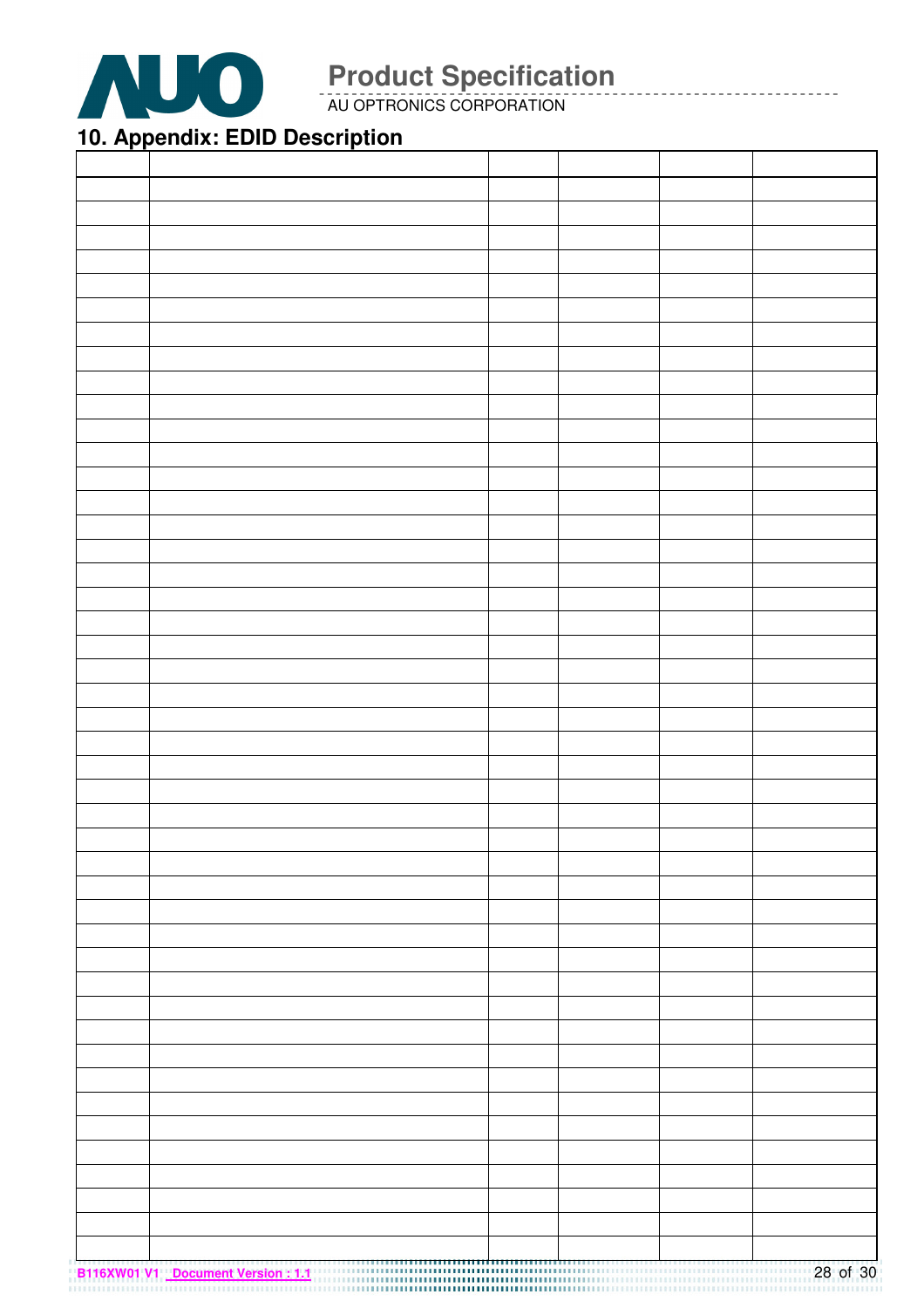

AU OPTRONICS CORPORATION

| B116XW01 V1 Document Version : 1.1 29 0 1 30 |  |  |
|----------------------------------------------|--|--|